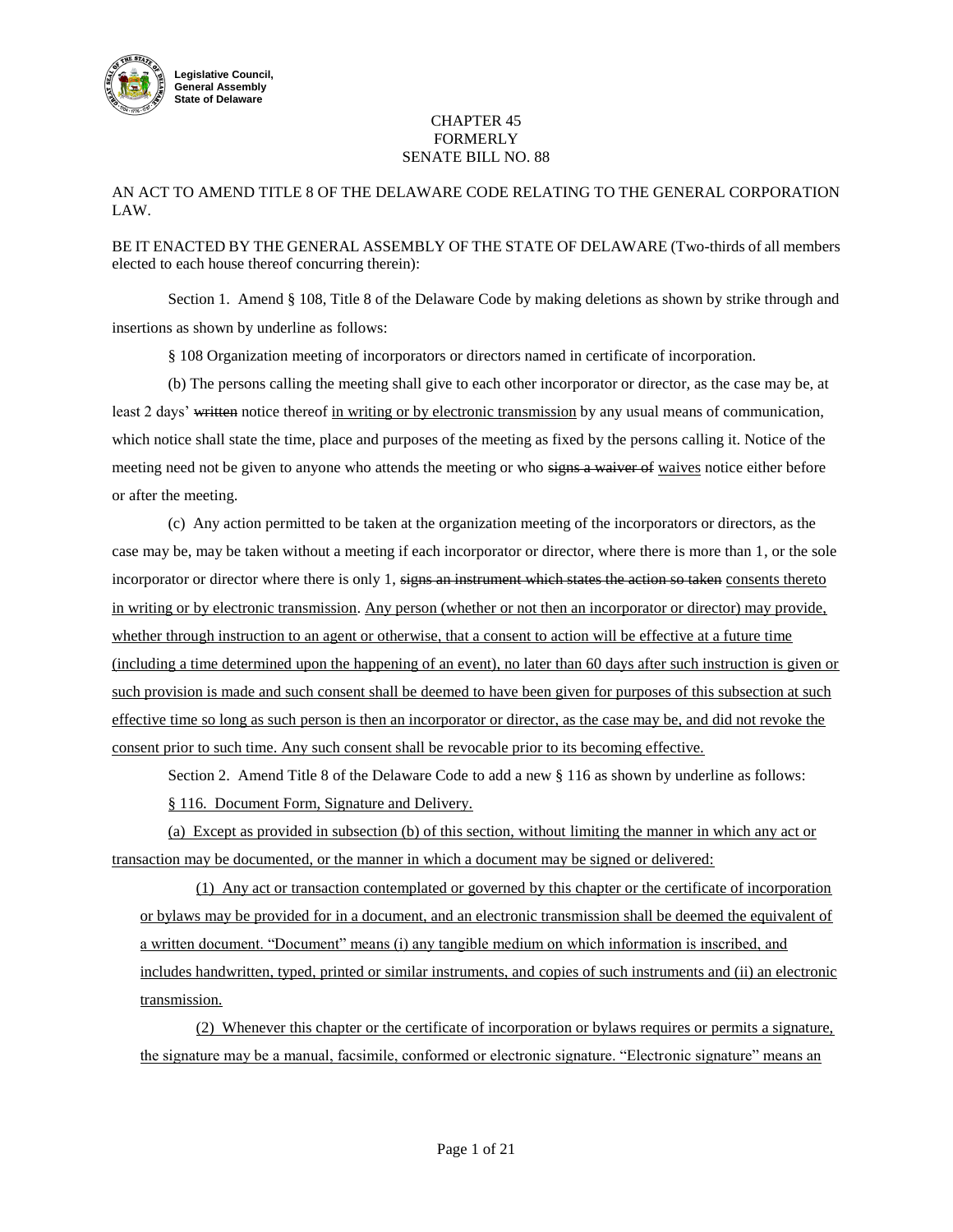electronic symbol or process that is attached to, or logically associated with, a document and executed or adopted by a person with an intent to authenticate or adopt the document.

(3) Unless otherwise agreed between the sender and recipient, an electronic transmission shall be deemed delivered to a person for purposes of this chapter and the certificate of incorporation and bylaws when it enters an information processing system that the person has designated for the purpose of receiving electronic transmissions of the type delivered, so long as the electronic transmission is in a form capable of being processed by that system and such person is able to retrieve the electronic transmission. Whether a person has so designated an information processing system is determined by the certificate of incorporation, the bylaws or from the context and surrounding circumstances, including the parties' conduct. An electronic transmission is delivered under this section even if no person is aware of its receipt. Receipt of an electronic acknowledgement from an information processing system establishes that an electronic transmission was received but, by itself, does not establish that the content sent corresponds to the content received.

This chapter shall not prohibit one or more persons from conducting a transaction in accordance with Chapter 12A of Title 6 so long as the part or parts of the transaction that are governed by this chapter are documented, signed and delivered in accordance with this subsection (a) or otherwise in accordance with this chapter. This subsection (a) shall apply solely for purposes of determining whether an act or transaction has been documented, and the document has been signed and delivered, in accordance with this chapter, the certificate of incorporation and the bylaws.

(b) Subsection (a) of this section shall not apply to: (1) a document filed with or submitted to the Secretary of State, the Register in Chancery, or a court or other judicial or governmental body of this State; (2) a document comprising part of the stock ledger; (3) a certificate representing a security; (4) any document expressly referenced as a notice (or waiver of notice) by this chapter, the certificate of incorporation or bylaws; (5) a consent in lieu of a meeting given by a director, stockholder or incorporator; (6) a ballot to vote on actions at a meeting of stockholders; and (7) an act or transaction effected pursuant to Section 280 or subchapters III, XIII or XVI of this chapter. The foregoing shall not create any presumption about the lawful means to document a matter addressed by this subsection (b), or the lawful means to sign or deliver a document addressed by this subsection (b). A provision of the certificate of incorporation or bylaws shall not limit the application of subsection (a) of this section unless the provision expressly restricts one or more of the means of documenting an act or transaction, or of signing or delivering a document, permitted by subsection (a).

(c) In the event that any provision of this chapter is deemed to modify, limit or supersede the Electronic Signatures in Global and National Commerce Act, [15 U.S.C. [§§] 7001 et. seq.], the provisions of this chapter shall control to the fullest extent permitted by section  $7002(a)(2)$  of such act.

Section 3. Amend § 136, Title 8 of the Delaware Code by making deletions as shown by strike through and insertions as shown by underline as follows:

§ 136 Resignation of registered agent not coupled with appointment of successor.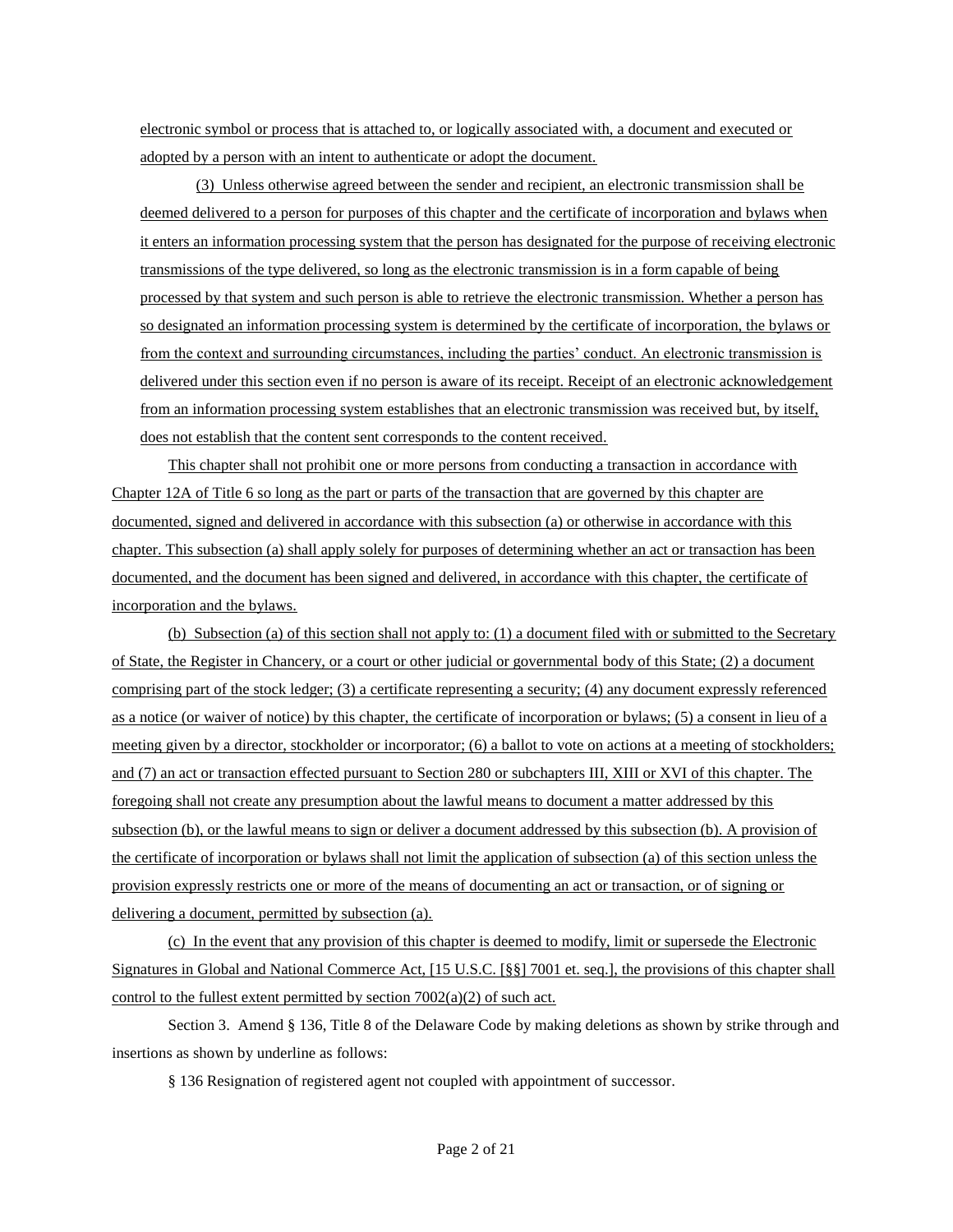(a) The registered agent of  $1$  or more corporations a corporation, including a corporation which has become void pursuant to Section 510 of this title, may resign without appointing a successor by filing a certificate of resignation with the Secretary of State, but such resignation shall not become effective until 30 days after the certificate is filed. The certificate shall be executed and acknowledged by the registered agent, shall contain a statement that written notice of resignation was given to each affected the corporation at least 30 days prior to the filing of the certificate by mailing or delivering such notice to the corporation at its address last known to the registered agent and shall set forth the date of such notice. The certificate shall include such information last provided to the registered agent pursuant to Section 132(d) of this title for a communications contact for the affected corporation. Such information regarding the communications contact shall not be deemed public. A certificate filed pursuant to this section must be on the form prescribed by the Secretary of State.

Section 4. Amend § 141, Title 8 of the Delaware Code by making deletions as shown by strike through and insertions as shown by underline as follows:

§ 141 Board of directors; powers; number, qualifications, terms and quorum; committees; classes of directors; nonstock corporations; reliance upon books; action without meeting; removal.

(f) Unless otherwise restricted by the certificate of incorporation or bylaws, any action required or permitted to be taken at any meeting of the board of directors or of any committee thereof may be taken without a meeting if all members of the board or committee, as the case may be, consent thereto in writing, or by electronic transmission and the writing or writings or electronic transmission or transmissions are filed with the minutes of proceedings of the board, or committee. Such filing shall be in paper form if the minutes are maintained in paper form and shall be in electronic form if the minutes are maintained in electronic form. Any person (whether or not then a director) may provide, whether through instruction to an agent or otherwise, that a consent to action will be effective at a future time (including a time determined upon the happening of an event), no later than 60 days after such instruction is given or such provision is made and such consent shall be deemed to have been given for purposes of this subsection at such effective time so long as such person is then a director and did not revoke the consent prior to such time. Any such consent shall be revocable prior to its becoming effective. After an action is taken, the consent or consents relating thereto shall be filed with the minutes of the proceedings of the board of directors, or the committee thereof, in the same paper or electronic form as the minutes are maintained.

Section 5. Amend § 160, Title 8 of the Delaware Code by making deletions as shown by strike through and insertions as shown by underline as follows:

§ 160 Corporation's powers respecting ownership, voting, etc., of its own stock; rights of stock called for redemption.

(d) Shares which have been called for redemption shall not be deemed to be outstanding shares for the purpose of voting or determining the total number of shares entitled to vote on any matter on and after the date on which written notice of redemption has been sent to holders thereof and a sum sufficient to redeem such shares has been irrevocably deposited or set aside to pay the redemption price to the holders of the shares upon surrender of certificates therefor.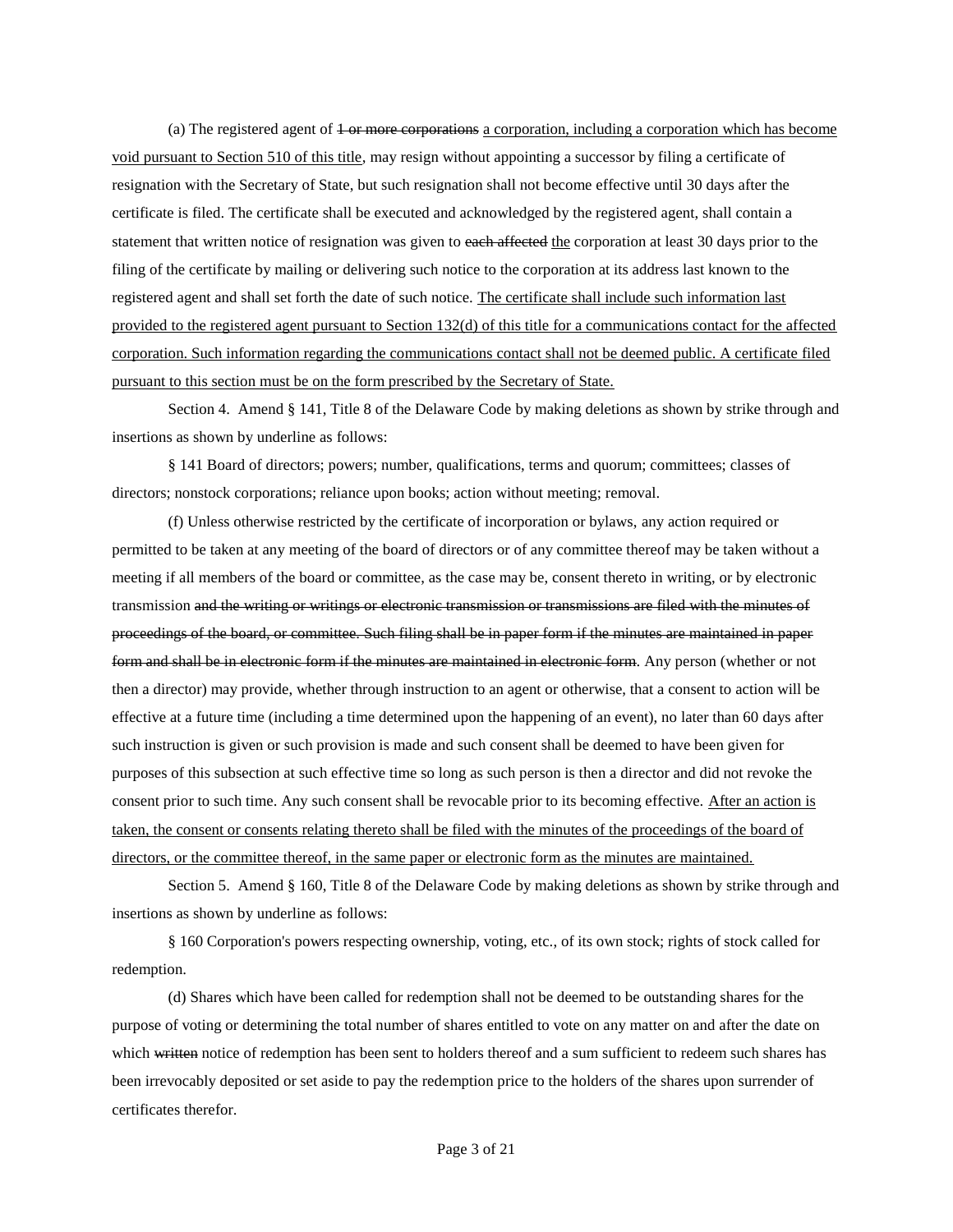Section 6. Amend § 163, Title 8 of the Delaware Code by making deletions as shown by strike through and insertions as shown by underline as follows:

§ 163 Payment for stock not paid in full.

The capital stock of a corporation shall be paid for in such amounts and at such times as the directors may require. The directors may, from time to time, demand payment, in respect of each share of stock not fully paid, of such sum of money as the necessities of the business may, in the judgment of the board of directors, require, not exceeding in the whole the balance remaining unpaid on said stock, and such sum so demanded shall be paid to the corporation at such times and by such installments as the directors shall direct. The directors shall give written notice of the time and place of such payments, which notice shall be mailed given at least 30 days before the time for such payment, to each holder of or subscriber for stock which is not fully paid at such holder's or subscriber's last known post-office address.

Section 7. Amend § 212, Title 8 of the Delaware Code by making deletions as shown by strike through and insertions as shown by underline as follows:

§ 212 Voting rights of stockholders; proxies; limitations.

(c) Without limiting the manner in which a stockholder may authorize another person or persons to act for such stockholder as proxy pursuant to subsection (b) of this section, the following shall constitute a valid means by which a stockholder may grant such authority:

(1) A stockholder may execute a writing document authorizing another person or persons to act for such stockholder as proxy. Execution may be accomplished by the stockholder or such stockholder's authorized officer, director, employee or agent signing such writing or causing such person's signature to be affixed to such writing by any reasonable means including, but not limited to, by facsimile signature.

(2) A stockholder may authorize another person or persons to act for such stockholder as proxy by transmitting or authorizing the transmission of a telegram, cablegram, or other means of an electronic transmission to the person who will be the holder of the proxy or to a proxy solicitation firm, proxy support service organization or like agent duly authorized by the person who will be the holder of the proxy to receive such transmission, provided that any such telegram, cablegram or other means of transmission must either set forth or be submitted with information from which it can be determined that the telegram, cablegram or other electronic transmission was authorized by the stockholder. If it is determined that such telegrams, cablegrams or other electronic transmissions are valid, the inspectors or, if there are no inspectors, such other persons making that determination shall specify the information upon which they relied.

(d) Any copy, facsimile telecommunication or other reliable reproduction of the writing or transmission document (including any electronic transmission) created pursuant to subsection (c) of this section may be substituted or used in lieu of the original writing or transmission document for any and all purposes for which the original writing or transmission document could be used, provided that such copy, facsimile telecommunication or other reproduction shall be a complete reproduction of the entire original writing or transmission document.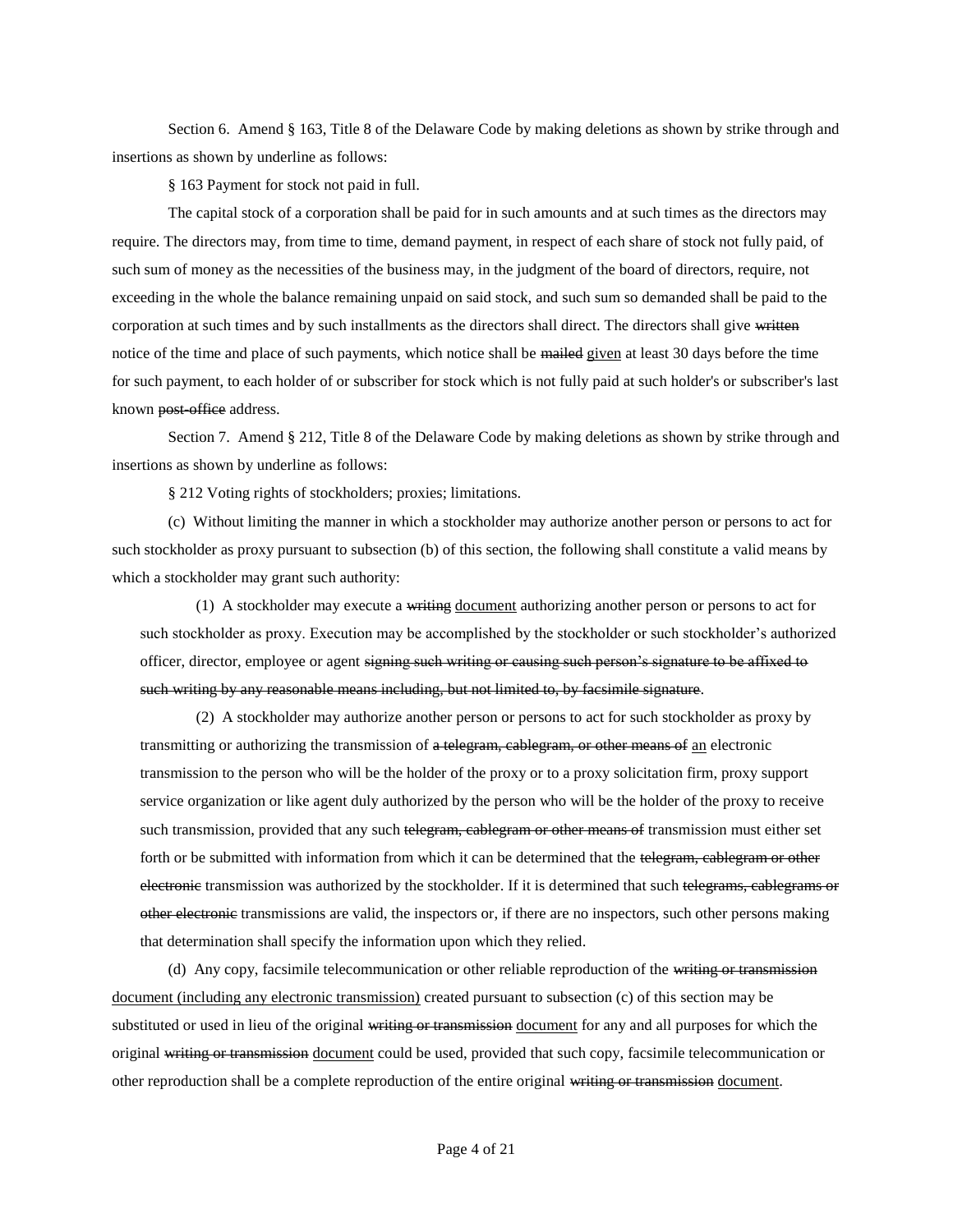Section 8. Amend § 222, Title 8 of the Delaware Code by making deletions as shown by strike through and insertions as shown by underline as follows:

§ 222 Notice of meetings and adjourned meetings.

(a) Whenever stockholders are required or permitted to take any action at a meeting, a written notice of the meeting in the form of a writing or electronic transmission shall be given which shall state the place, if any, date and hour of the meeting, the means of remote communications, if any, by which stockholders and proxy holders may be deemed to be present in person and vote at such meeting, the record date for determining the stockholders entitled to vote at the meeting, if such date is different from the record date for determining stockholders entitled to notice of the meeting, and, in the case of a special meeting, the purpose or purposes for which the meeting is called.

(b) Unless otherwise provided in this chapter, the written notice of any meeting shall be given not less than 10 nor more than 60 days before the date of the meeting to each stockholder entitled to vote at such meeting as of the record date for determining the stockholders entitled to notice of the meeting. If mailed, notice is given when deposited in the United States mail, postage prepaid, directed to the stockholder at such stockholder's address as it appears on the records of the corporation. An affidavit of the secretary or an assistant secretary or of the transfer agent or other agent of the corporation that the notice has been given shall, in the absence of fraud, be prima facie evidence of the facts stated therein.

Section 9. Amend § 228, Title 8 of the Delaware Code by making deletions as shown by strike through and insertions as shown by underline as follows:

§ 228 Consent of stockholders or members in lieu of meeting [For application of section, see 81 Del. Laws, c. 86, § 40]

 $(d)(1)$  A telegram, cablegram or other An electronic transmission consenting to an action to be taken and transmitted by a stockholder, member or proxyholder, or by a person or persons authorized to act for a stockholder, member or proxyholder, shall be deemed to be written and signed for the purposes of this section, provided that any such telegram, cablegram or other electronic transmission sets forth or is delivered with information from which the corporation can determine (A) that the telegram, cablegram or other electronic transmission was transmitted by the stockholder, member or proxyholder or by a person or persons authorized to act for the stockholder, member or proxyholder and (B) the date on which such stockholder, member or proxyholder or authorized person or persons transmitted such telegram, cablegram or electronic transmission. No consent given by telegram, cablegram or other electronic transmission shall be deemed to have been delivered until such consent is reproduced in paper form and until such paper form shall be delivered to the corporation by delivery to its registered office in this State, its principal place of business or an officer or agent of the corporation having custody of the book in which proceedings of meetings of stockholders or members are recorded. Delivery made to a corporation's registered office shall be made by hand or by certified or registered mail, return receipt requested. Notwithstanding the foregoing limitations on delivery, consents given by telegram, cablegram or other electronic transmission, may be otherwise delivered to the principal place of business of the corporation or to an officer or agent of the corporation having custody of the book in which proceedings of meetings of stockholders or members are recorded if, to the extent and in the manner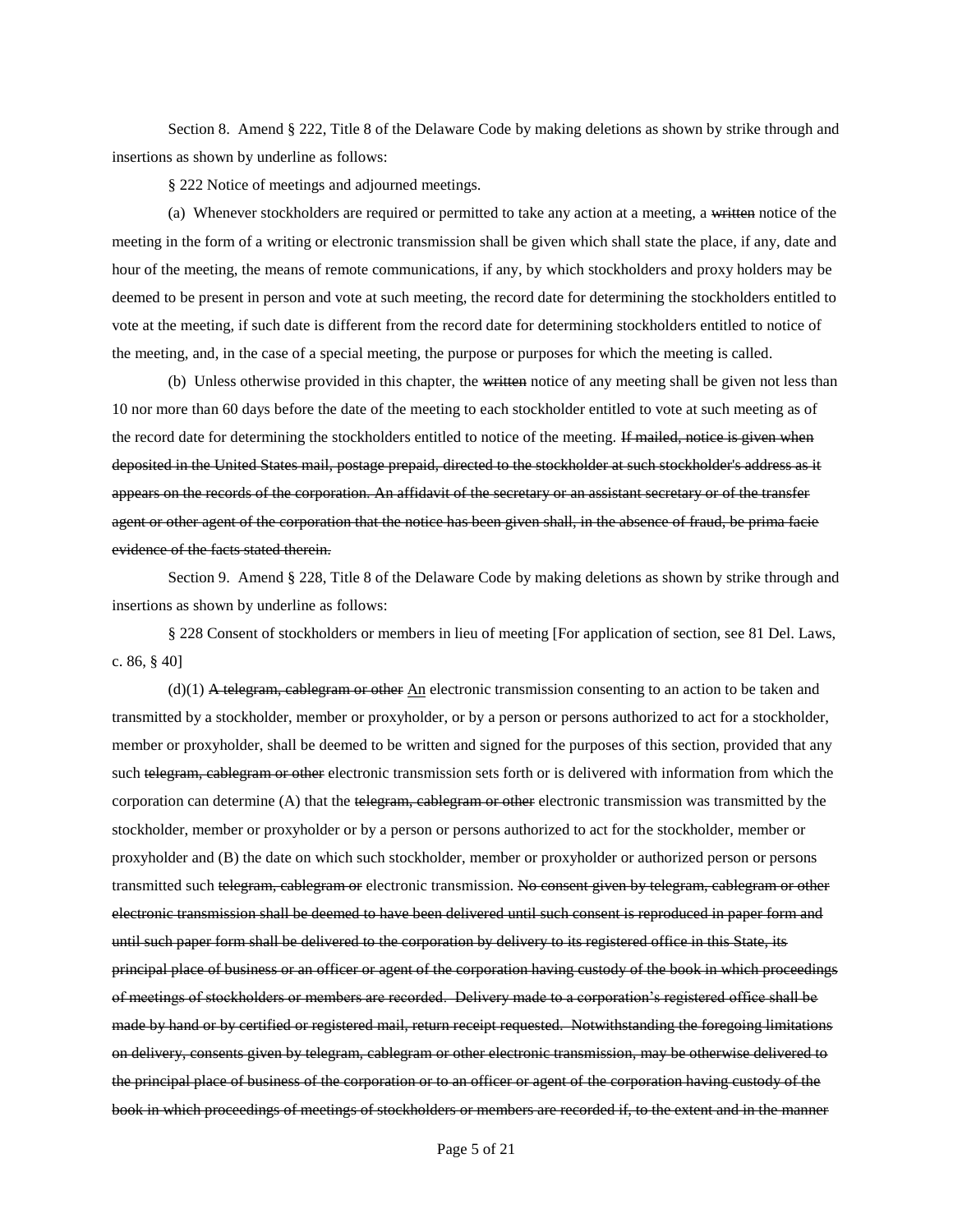provided by resolution of the board of directors or governing body of the corporation. A consent given by electronic transmission is delivered to the corporation upon the earliest of: (i) when the consent enters an information processing system, if any, designated by the corporation for receiving consents, so long as the electronic transmission is in a form capable of being processed by that system and the corporation is able to retrieve that electronic transmission; (ii) when a paper reproduction of the consent is delivered to the corporation's principal place of business or an officer or agent of the corporation having custody of the book in which proceedings of meetings of stockholders or members are recorded; (iii) when a paper reproduction of the consent is delivered to the corporation's registered office in this State by hand or by certified or registered mail, return receipt requested; or (iv) when delivered in such other manner, if any, provided by resolution of the board of directors or governing body of the corporation. Whether the corporation has so designated an information processing system to receive consents is determined by the certificate of incorporation, the bylaws or from the context and surrounding circumstances, including the conduct of the corporation. A consent given by electronic transmission is delivered under this section even if no person is aware of its receipt. Receipt of an electronic acknowledgement from an information processing system establishes that a consent given by electronic transmission was received but, by itself, does not establish that the content sent corresponds to the content received.

(2) Any copy, facsimile or other reliable reproduction of a consent in writing may be substituted or used in lieu of the original writing for any and all purposes for which the original writing could be used, provided that such copy, facsimile or other reproduction shall be a complete reproduction of the entire original writing.

Section 10. Amend § 230, Title 8 of the Delaware Code by making deletions as shown by strike through and insertions as shown by underline as follows:

§ 230 Exception to requirements of notice.

(c) The exception in paragraph (b)(1) of this section to the requirement that notice be given shall not be applicable to any notice returned as undeliverable if the notice was given by electronic transmission. The exception in paragraph  $(b)(1)$  of this section to the requirement that notice be given shall not be applicable to any stockholder or member whose electronic mail address appears on the records of the corporation and to whom notice by electronic transmission is not prohibited by Section 232 of this title.

Section 11. Amend § 232, Title 8 of the Delaware Code by making deletions as shown by strike through and insertions as shown by underline as follows:

§ 232 Notice by electronic transmission. Delivery of notice; notice by electronic transmission.

(a) Without limiting the manner by which notice otherwise may be given effectively to stockholders, any notice to stockholders given by the corporation under any provision of this chapter, the certificate of incorporation, or the bylaws may be given in writing directed to the stockholder's mailing address (or by electronic transmission directed to the stockholder's electronic mail address, as applicable) as it appears on the records of the corporation and shall be given (1) if mailed, when the notice is deposited in the U.S. mail, postage prepaid, (2) if delivered by courier service, the earlier of when the notice is received or left at such stockholder's address or (3) if given by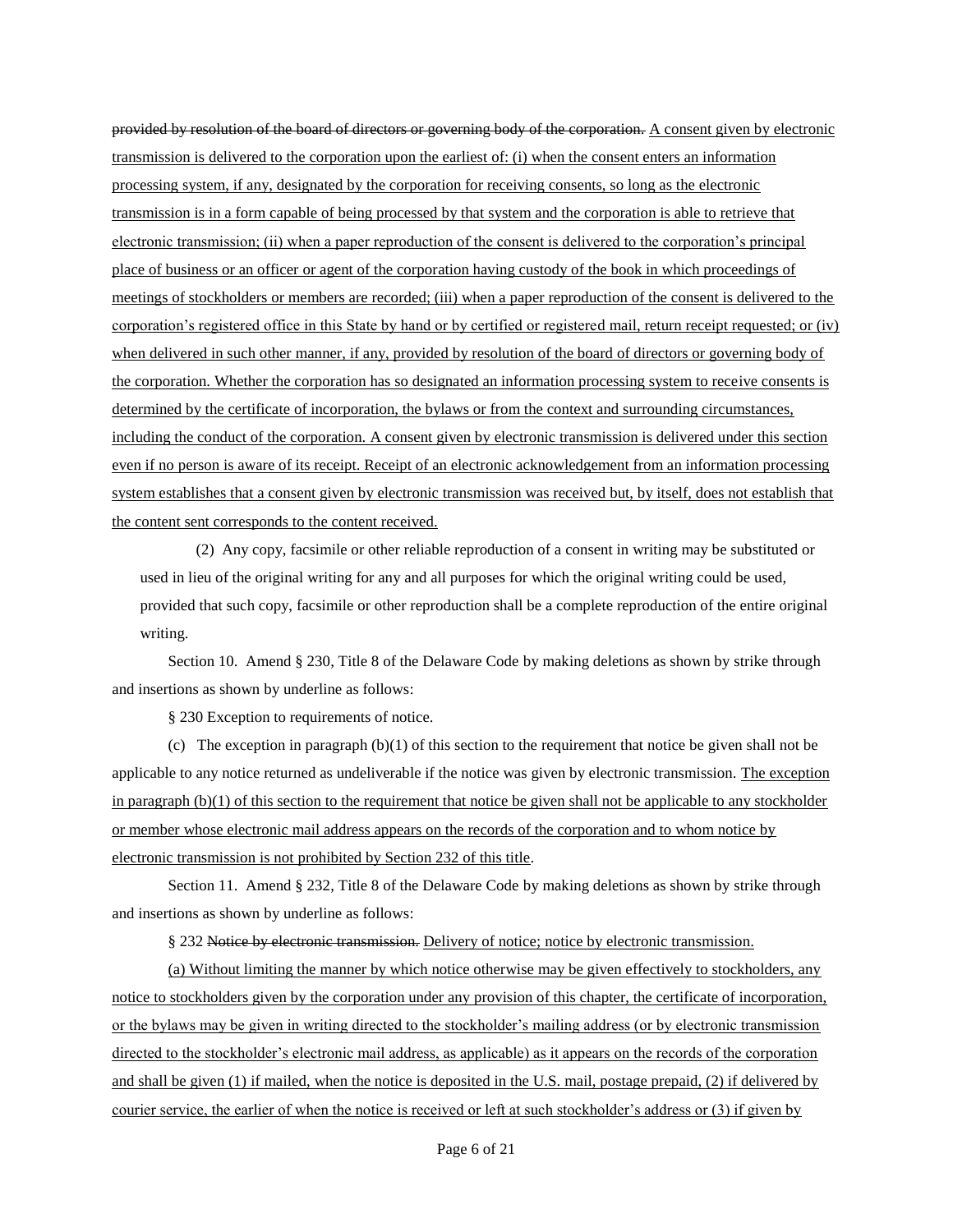electronic mail, when directed to such stockholder's electronic mail address unless the stockholder has notified the corporation in writing or by electronic transmission of an objection to receiving notice by electronic mail or such notice is prohibited by subsection (e) of this section. A notice by electronic mail must include a prominent legend that the communication is an important notice regarding the corporation.

 $(a)$  (b) Without limiting the manner by which notice otherwise may be given effectively to stockholders, but subject to subsection (e) of this section, any notice to stockholders given by the corporation under any provision of this chapter, the certificate of incorporation, or the bylaws shall be effective if given by a form of electronic transmission consented to by the stockholder to whom the notice is given. Any such consent shall be revocable by the stockholder by written notice or electronic transmission to the corporation. Any such consent shall be deemed revoked if (1) the corporation is unable to deliver by electronic transmission 2 consecutive notices given by the corporation in accordance with such consent and (2) such inability becomes known to the secretary or an assistant secretary of the corporation or to the transfer agent, or other person responsible for the giving of notice; provided, however, the inadvertent failure to treat such inability as a revocation shall not invalidate any meeting or other action.

(b) (c) Notice given pursuant to subsection  $(a)$  (b) of this section shall be deemed given:

(1) If by facsimile telecommunication, when directed to a number at which the stockholder has consented to receive notice;

(2) If by electronic mail, when directed to an electronic mail address at which the stockholder has consented to receive notice;

 $(3)$  (2) If by a posting on an electronic network together with separate notice to the stockholder of such specific posting, upon the later of (A) such posting and (B) the giving of such separate notice; and

(4) (3) If by any other form of electronic transmission, when directed to the stockholder.

An affidavit of the secretary or an assistant secretary or of the transfer agent or other agent of the corporation that the notice has been given by a form of electronic transmission shall, in the absence of fraud, be prima facie evidence of the facts stated therein.

 $\left(\frac{e}{c}\right)$  (d) For purposes of this chapter, (1) "electronic transmission" means any form of communication, not directly involving the physical transmission of paper, including the use of, or participation in, 1 or more electronic networks or databases (including 1 or more distributed electronic networks or databases), that creates a record that may be retained, retrieved and reviewed by a recipient thereof, and that may be directly reproduced in paper form by such a recipient through an automated process,  $(2)$  "electronic mail" means an electronic transmission directed to a unique electronic mail address (which electronic mail shall be deemed to include any files attached thereto and any information hyperlinked to a website if such electronic mail includes the contact information of an officer or agent of the corporation who is available to assist with accessing such files and information) and (3) "electronic mail address" means a destination, commonly expressed as a string of characters, consisting of a unique user name or mailbox (commonly referred to as the "local part" of the address) and a reference to an internet domain (commonly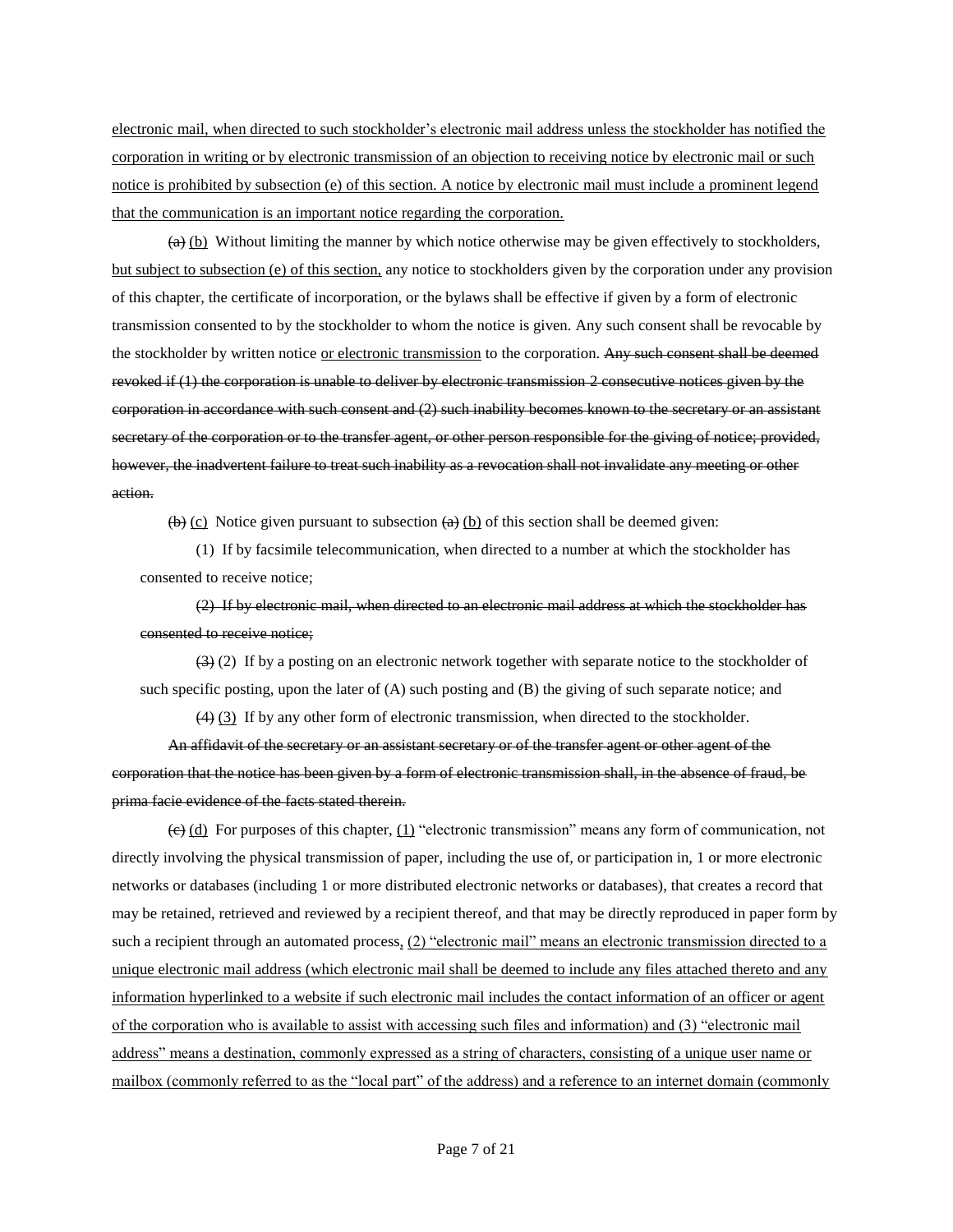referred to as the "domain part" of the address), whether or not displayed, to which electronic mail can be sent or delivered.

(d) [Repealed.]

(e) Notwithstanding the foregoing, a notice may not be given by an electronic transmission from and after the time that (1) the corporation is unable to deliver by such electronic transmission 2 consecutive notices given by the corporation and (2) such inability becomes known to the secretary or an assistant secretary of the corporation or to the transfer agent, or other person responsible for the giving of notice, provided, however, the inadvertent failure to discover such inability shall not invalidate any meeting or other action.

(f) An affidavit of the secretary or an assistant secretary or of the transfer agent or other agent of the corporation that notice has been given shall, in the absence of fraud, be prima facie evidence of the facts stated therein.

(e) (g) No provision of this section, except for subsections (a)(1), (d)(2) and (d)(3) of this section, This section shall not apply to § 164, § 296, § 311, § 312, or § 324 of this title.

Section 12. Amend § 251, Title 8 of the Delaware Code by making deletions as shown by strike through and insertions as shown by underline as follows:

§ 251 Merger or consolidation of domestic corporations [For application of this section, see 79 Del. Laws, c. 327, § 8 and 80 Del. Laws, c. 265, § 17]

(b) The board of directors of each corporation which desires to merge or consolidate shall adopt a resolution approving an agreement of merger or consolidation and declaring its advisability. The agreement shall state:

(1) The terms and conditions of the merger or consolidation;

(2) The mode of carrying the same into effect;

(3) In the case of a merger, such amendments or changes in the certificate of incorporation of the surviving corporation as are desired to be effected by the merger (which amendments or changes may amend and restate the certificate of incorporation of the surviving corporation in its entirety), or, if no such amendments or changes are desired, a statement that the certificate of incorporation of the surviving corporation shall be its certificate of incorporation;

(4) In the case of a consolidation, that the certificate of incorporation of the resulting corporation shall be as is set forth in an attachment to the agreement;

(5) The manner, if any, of converting the shares of each of the constituent corporations into shares or other securities of the corporation surviving or resulting from the merger or consolidation, or of cancelling some or all of such shares, and, if any shares of any of the constituent corporations are not to remain outstanding, to be converted solely into shares or other securities of the surviving or resulting corporation or to be cancelled, the cash, property, rights or securities of any other corporation or entity which the holders of such shares are to receive in exchange for, or upon conversion of such shares and the surrender of any certificates evidencing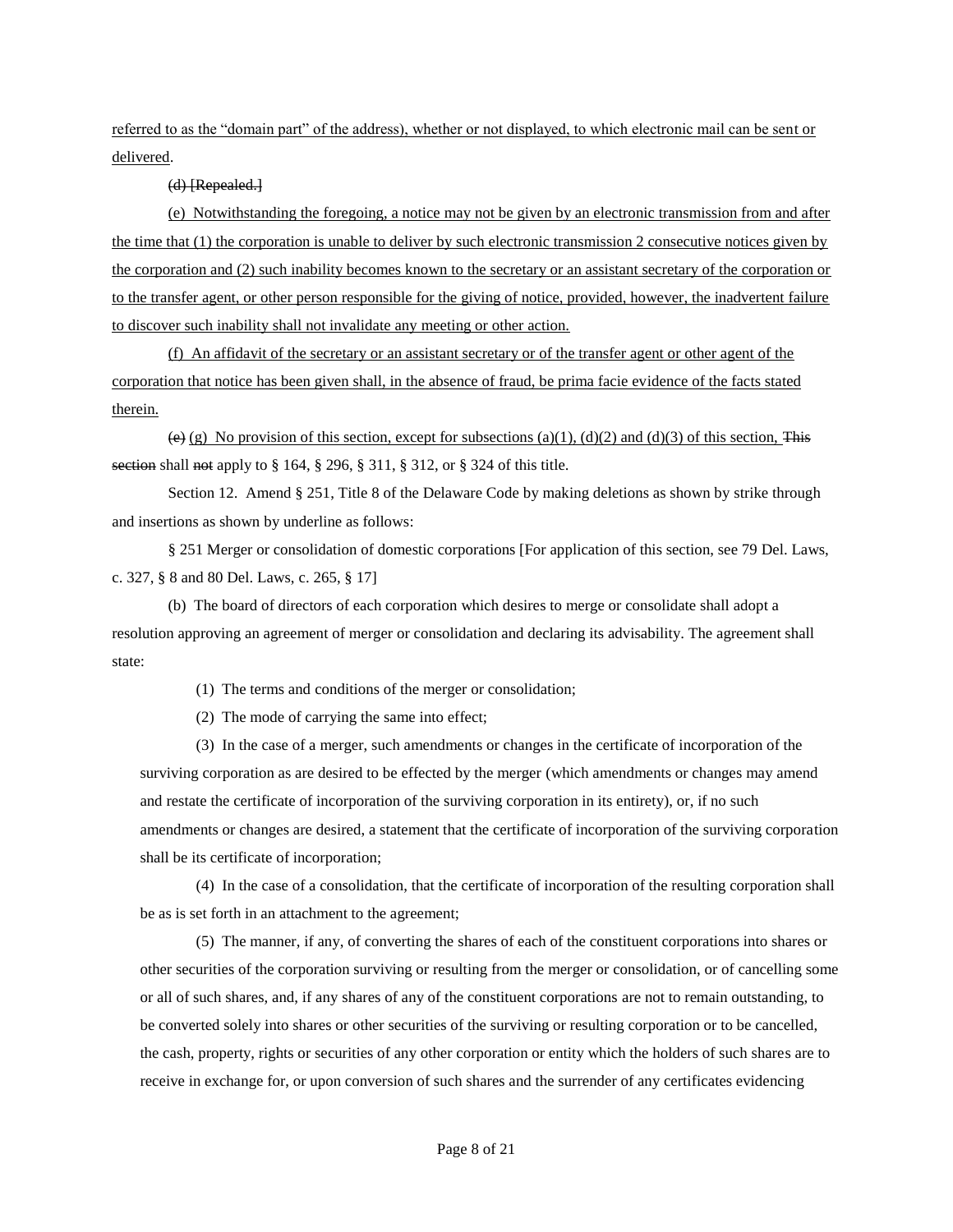them, which cash, property, rights or securities of any other corporation or entity may be in addition to or in lieu of shares or other securities of the surviving or resulting corporation; and

(6) Such other details or provisions as are deemed desirable, including, without limiting the generality of the foregoing, a provision for the payment of cash in lieu of the issuance or recognition of fractional shares, rights or other securities of the surviving or resulting corporation or of any other corporation or entity the shares, rights or other securities of which are to be received in the merger or consolidation, or for any other arrangement with respect thereto, consistent with § 155 of this title.

The agreement so adopted shall be executed by an authorized person, provided that if the agreement is filed, it shall be executed and acknowledged in accordance with § 103 of this title. Any of the terms of the agreement of merger or consolidation may be made dependent upon facts ascertainable outside of such agreement, provided that the manner in which such facts shall operate upon the terms of the agreement is clearly and expressly set forth in the agreement of merger or consolidation. The term "facts," as used in the preceding sentence, includes, but is not limited to, the occurrence of any event, including a determination or action by any person or body, including the corporation.

(c) The agreement required by subsection (b) of this section shall be submitted to the stockholders of each constituent corporation at an annual or special meeting for the purpose of acting on the agreement. Due notice of the time, place and purpose of the meeting shall be mailed given to each holder of stock, whether voting or nonvoting, of the corporation at the stockholder's address as it appears on the records of the corporation, at least 20 days prior to the date of the meeting. The notice shall contain a copy of the agreement or a brief summary thereof. At the meeting, the agreement shall be considered and a vote taken for its adoption or rejection. If a majority of the outstanding stock of the corporation entitled to vote thereon shall be voted for the adoption of the agreement, that fact shall be certified on the agreement by the secretary or assistant secretary of the corporation, provided that such certification on the agreement shall not be required if a certificate of merger or consolidation is filed in lieu of filing the agreement. If the agreement shall be so adopted and certified by each constituent corporation, it shall then be filed and shall become effective, in accordance with § 103 of this title. In lieu of filing the agreement of merger or consolidation required by this section, the surviving or resulting corporation may file a certificate of merger or consolidation, executed in accordance with § 103 of this title, which states:

(1) The name and state of incorporation of each of the constituent corporations;

(2) That an agreement of merger or consolidation has been approved, adopted, executed and acknowledged by each of the constituent corporations in accordance with this section;

(3) The name of the surviving or resulting corporation;

(4) In the case of a merger, such amendments or changes in the certificate of incorporation of the surviving corporation as are desired to be effected by the merger (which amendments or changes may amend and restate the certificate of incorporation of the surviving corporation in its entirety), or, if no such amendments or changes are desired, a statement that the certificate of incorporation of the surviving corporation shall be its certificate of incorporation;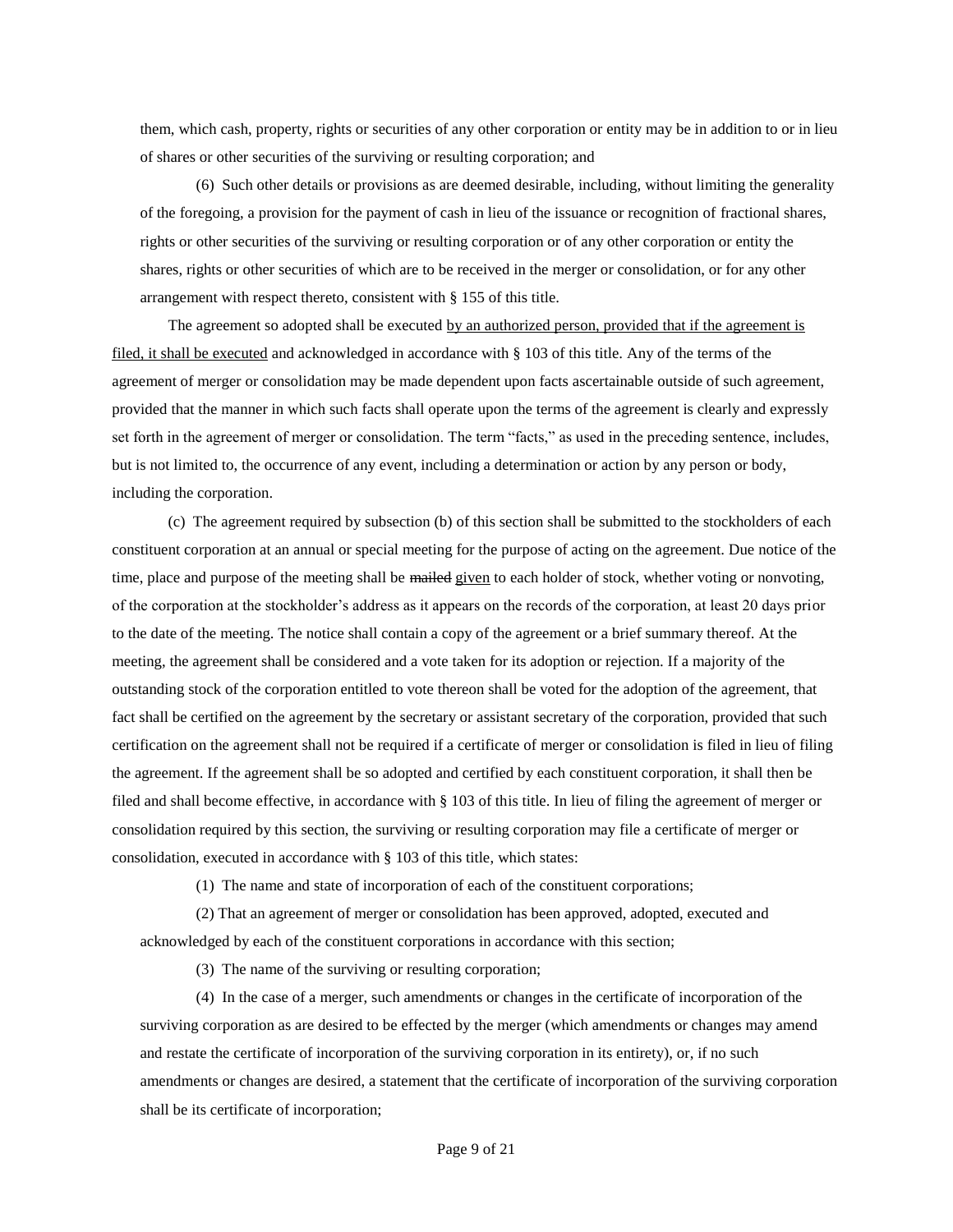(5) In the case of a consolidation, that the certificate of incorporation of the resulting corporation shall be as set forth in an attachment to the certificate;

(6) That the executed agreement of consolidation or merger is on file at an office of the surviving or resulting corporation, stating the address thereof; and

(7) That a copy of the agreement of consolidation or merger will be furnished by the surviving or resulting corporation, on request and without cost, to any stockholder of any constituent corporation.

Section 13. Amend § 253, Title 8 of the Delaware Code by making deletions as shown by strike through and insertions as shown by underline as follows:

§ 253 Merger of parent corporation and subsidiary corporation or corporations.

(a) In any case in which: (1) at least 90% of the outstanding shares of each class of the stock of a corporation or corporations (other than a corporation which has in its certificate of incorporation the provision required by  $\S 251(g)(7)(i)$  of this title), of which class there are outstanding shares that, absent this subsection, would be entitled to vote on such merger, is owned by a corporation of this State or a foreign corporation, and (2) 1 or more of such corporations is a corporation of this State, unless the laws of the jurisdiction or jurisdictions under which the foreign corporation or corporations are organized prohibit such merger, the parent corporation may either merge the subsidiary corporation or corporations into itself and assume all of its or their obligations, or merge itself, or itself and 1 or more of such other subsidiary corporations, into 1 of the subsidiary corporations by executing, acknowledging and filing, in accordance with § 103 of this title, a certificate of such ownership and merger setting forth a copy of the resolution of its board of directors to so merge and the date of the adoption; provided, however, that in case the parent corporation shall not own all the outstanding stock of all the subsidiary corporations, parties to a merger as aforesaid, the resolution of the board of directors of the parent corporation shall state the terms and conditions of the merger, including the securities, cash, property, or rights to be issued, paid, delivered or granted by the surviving corporation upon surrender of each share of the subsidiary corporation or corporations not owned by the parent corporation, or the cancellation of some or all of such shares. Any of the terms of the resolution of the board of directors to so merge may be made dependent upon facts ascertainable outside of such resolution, provided that the manner in which such facts shall operate upon the terms of the resolution is clearly and expressly set forth in the resolution. The term "facts," as used in the preceding sentence, includes, but is not limited to, the occurrence of any event, including a determination or action by any person or body, including the corporation. If the parent corporation be not the surviving corporation, the resolution shall include provision for the pro rata issuance of stock of the surviving corporation to the holders of the stock of the parent corporation on surrender of any certificates therefor, and the certificate of ownership and merger shall state that the proposed merger has been approved by a majority of the outstanding stock of the parent corporation entitled to vote thereon at a meeting duly called and held after 20 days' notice of the purpose of the meeting mailed given to each such stockholder at the stockholder's address as it appears on the records of the corporation if the parent corporation is a corporation of this State or state that the proposed merger has been adopted, approved, certified, executed and acknowledged by the parent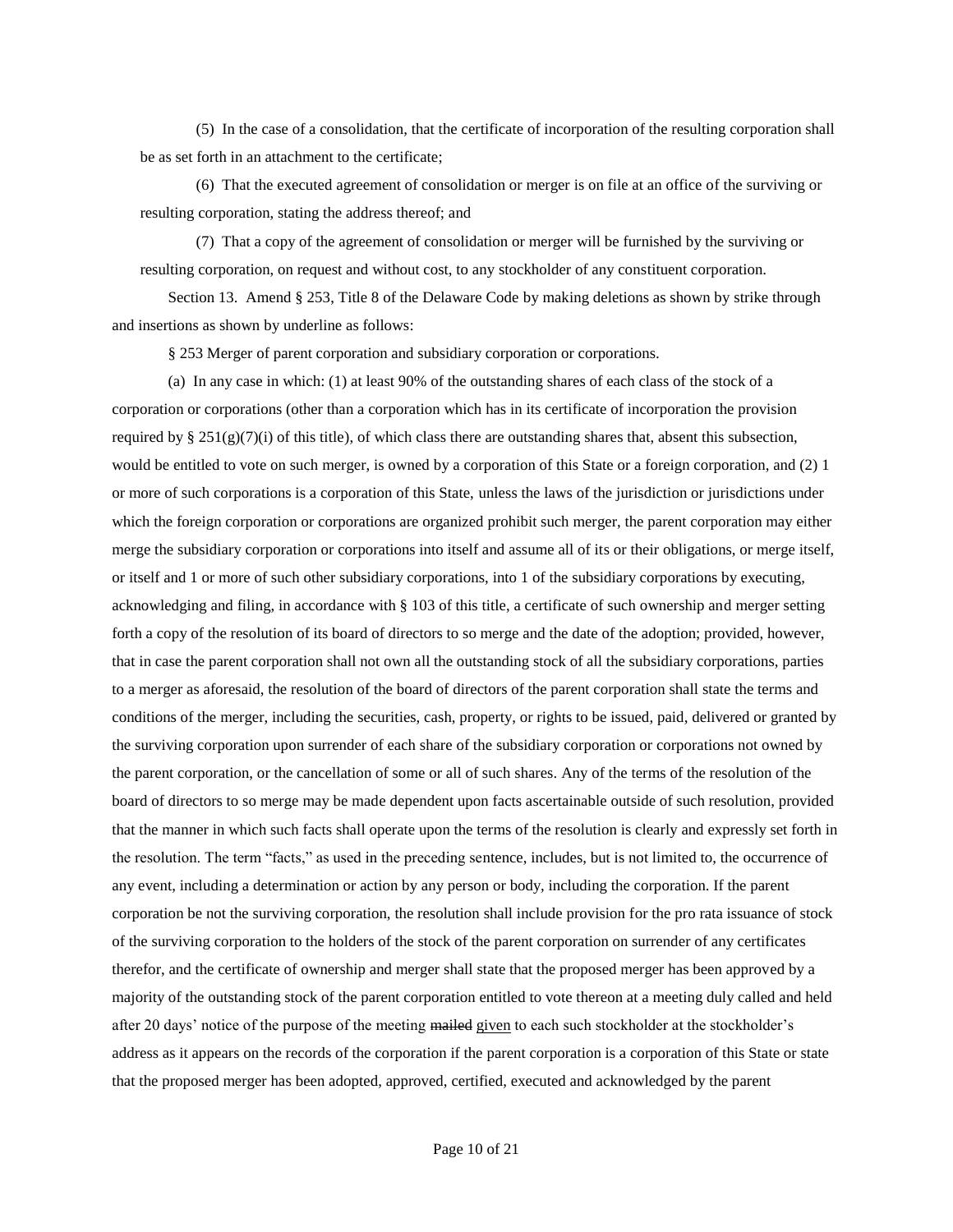corporation in accordance with the laws under which it is organized if the parent corporation is a foreign corporation. If the surviving corporation is a foreign corporation:

(1) Section 252(d) of this title or § 258(c) of this title, as applicable, shall also apply to a merger under this section; and

(2) The terms and conditions of the merger shall obligate the surviving corporation to provide the agreement, and take the actions, required by  $\S 252(d)$  of this title or  $\S 258(c)$  of this title, as applicable.

Section 14. Amend § 255, Title 8 of the Delaware Code by making deletions as shown by strike through and insertions as shown by underline as follows:

§ 255 Merger or consolidation of domestic nonstock corporations.

(b) Subject to subsection (d) of this section, the governing body of each corporation which desires to merge or consolidate shall adopt a resolution approving an agreement of merger or consolidation. The agreement shall state:

(1) The terms and conditions of the merger or consolidation;

(2) The mode of carrying the same into effect;

(3) In the case of a merger, such amendments or changes in the certificate of incorporation of the surviving corporation as are desired to be effected by the merger (which amendments or changes may amend and restate the certificate of incorporation of the surviving corporation in its entirety), or, if no such amendments or changes are desired, a statement that the certificate of incorporation of the surviving corporation shall be its certificate of incorporation;

(4) In the case of a consolidation, that the certificate of incorporation of the resulting corporation shall be as is set forth in an attachment to the agreement;

(5) The manner, if any, of converting the memberships or membership interests of each of the constituent corporations into memberships or membership interests of the corporation surviving or resulting from the merger or consolidation, or of cancelling some or all of such memberships or membership interests, and, if any memberships or membership interests of any of the constituent corporations are not to remain outstanding, to be converted solely into memberships or membership interests of the surviving or resulting corporation or to be cancelled, the cash, property, rights or securities of any other corporation or entity which the holders of such memberships or membership interests are to receive in exchange for, or upon conversion of, such memberships or membership interests, which cash, property, rights or securities of any other corporation or entity may be in addition to or in lieu of memberships or membership interests of the surviving or resulting corporation; and

(6) Such other details or provisions as are deemed desirable, including, without limiting the generality of the foregoing, a provision for the payment of cash in lieu of the issuance or recognition of fractional shares, rights or other securities of any other corporation or entity the shares, rights or other securities of which are to be received in the merger or consolidation, or for some other arrangement with respect thereto, consistent with § 155 of this title.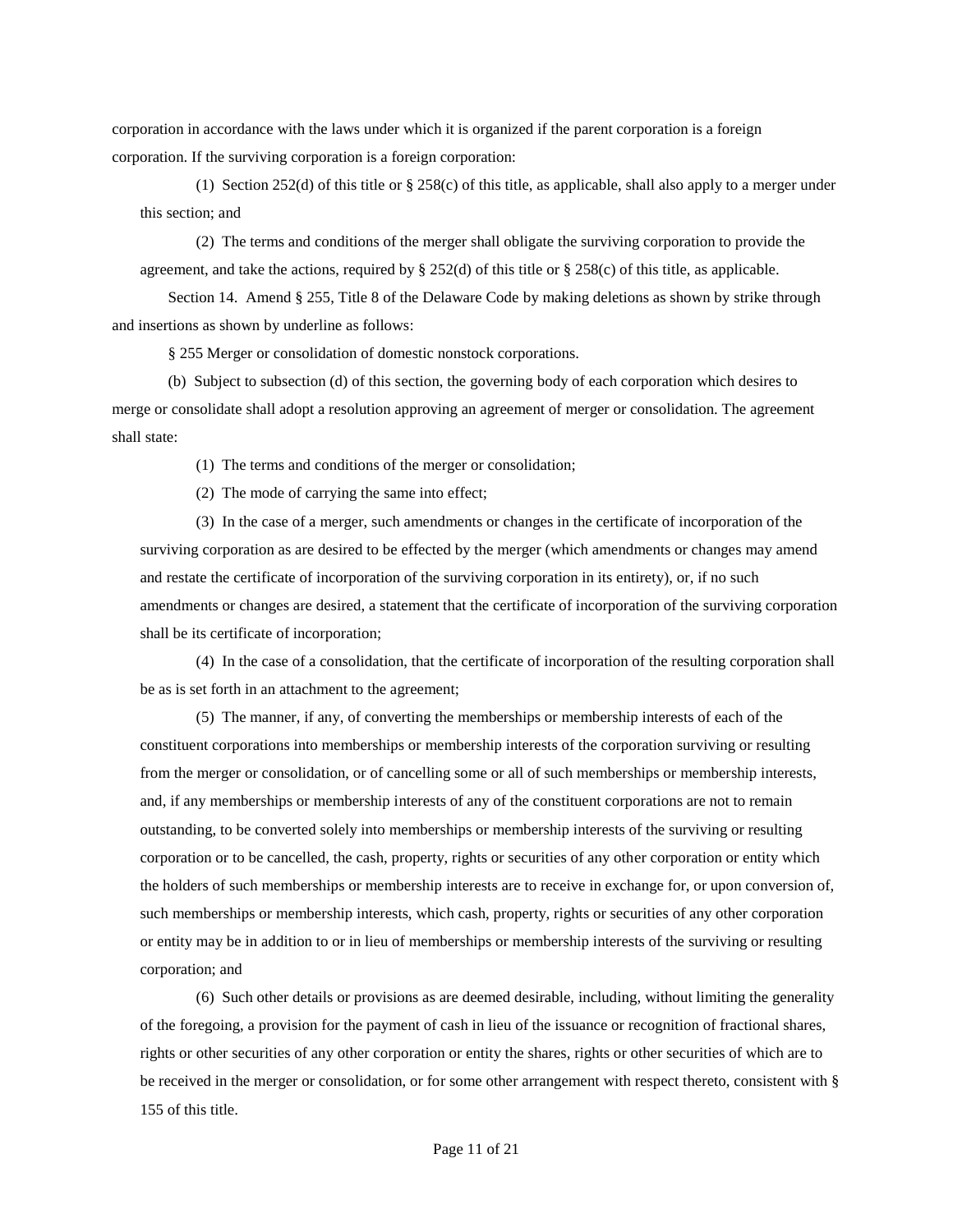The agreement so adopted shall be executed by an authorized person, provided that if the agreement is filed, it shall be executed and acknowledged in accordance with § 103 of this title. Any of the terms of the agreement of merger or consolidation may be made dependent upon facts ascertainable outside of such agreement, provided that the manner in which such facts shall operate upon the terms of the agreement is clearly and expressly set forth in the agreement of merger or consolidation. The term "facts," as used in the preceding sentence, includes, but is not limited to, the occurrence of any event, including a determination or action by any person or body, including the corporation.

(c) Subject to subsection (d) of this section, the agreement shall be submitted to the members of each constituent corporation, at an annual or special meeting thereof for the purpose of acting on the agreement. Due notice of the time, place and purpose of the meeting shall be mailed given to each member of each such corporation who has the right to vote for the election of the members of the governing body of the corporation and to each other member who is entitled to vote on the merger under the certificate of incorporation or the bylaws of such corporation, at the member's address as it appears on the records of the corporation, at least 20 days prior to the date of the meeting. The notice shall contain a copy of the agreement or a brief summary thereof. At the meeting the agreement shall be considered and a vote, in person or by proxy, taken for the adoption or rejection of the agreement. If the agreement is adopted by a majority of the members of each such corporation entitled to vote for the election of the members of the governing body of the corporation and any other members entitled to vote on the merger under the certificate of incorporation or the bylaws of such corporation, then that fact shall be certified on the agreement by the officer of each such corporation performing the duties ordinarily performed by the secretary or assistant secretary of a corporation, provided that such certification on the agreement shall not be required if a certificate of merger or consolidation is filed in lieu of filing the agreement. If the agreement shall be adopted and certified by each constituent corporation in accordance with this section, it shall be filed and shall become effective in accordance with § 103 of this title. The provisions set forth in the last sentence of § 251(c) of this title shall apply to a merger under this section, and the reference therein to "stockholder" shall be deemed to include "member" hereunder.

Section 15. Amend § 262, Title 8 of the Delaware Code by making deletions as shown by strike through and insertions as shown by underline as follows:

§ 262 Appraisal rights [For application of this section, see 79 Del. Laws, c. 72, § 22; 79 Del. Laws, c. 122, § 12; 80 Del. Laws, c. 265, § 18; and 81 Del. Laws, c. 354, § 17]

(d) Appraisal rights shall be perfected as follows:

(1) If a proposed merger or consolidation for which appraisal rights are provided under this section is to be submitted for approval at a meeting of stockholders, the corporation, not less than 20 days prior to the meeting, shall notify each of its stockholders who was such on the record date for notice of such meeting (or such members who received notice in accordance with  $\S 255(c)$  of this title) with respect to shares for which appraisal rights are available pursuant to subsection (b) or (c) of this section that appraisal rights are available for any or all of the shares of the constituent corporations, and shall include in such notice a copy of this section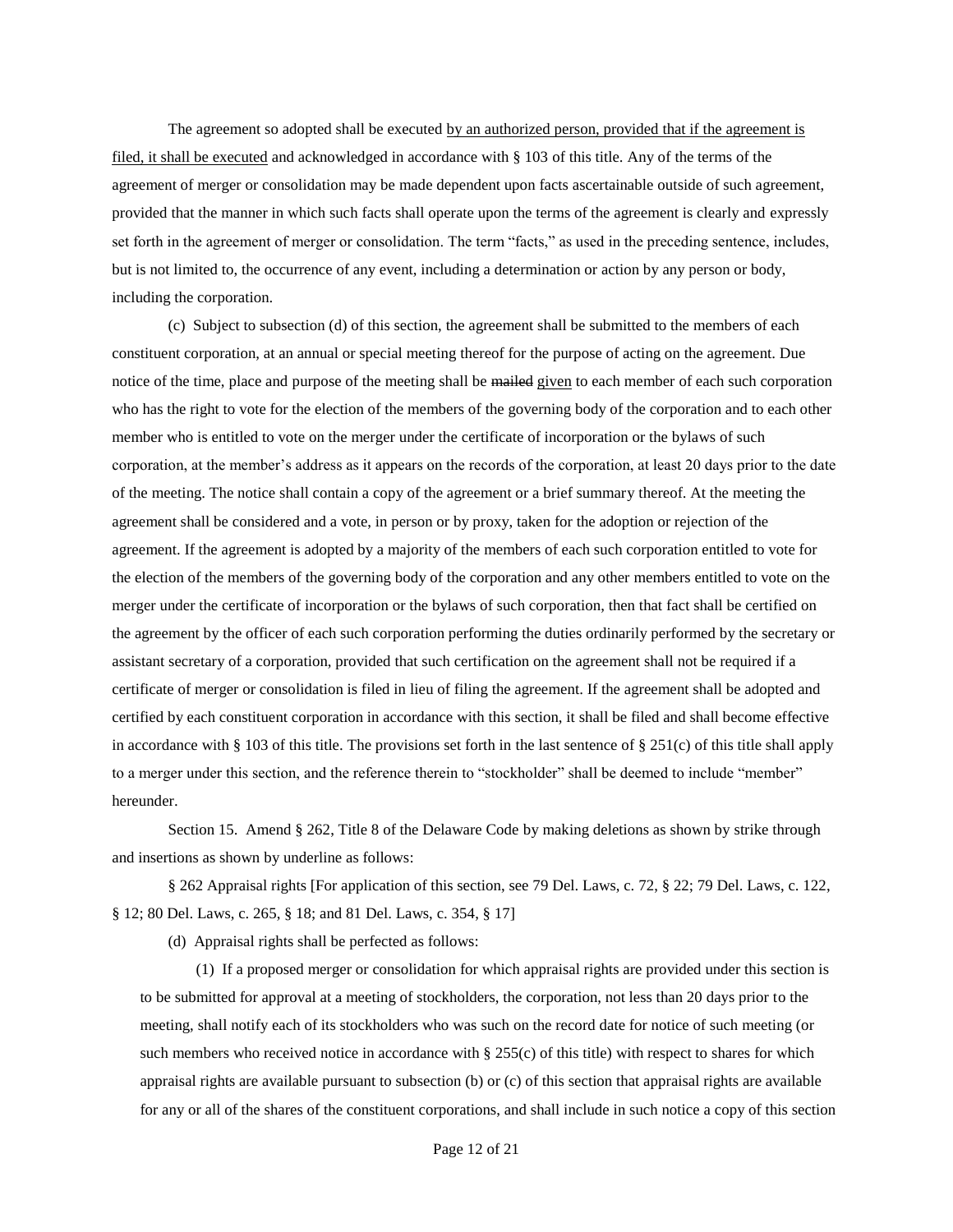and, if 1 of the constituent corporations is a nonstock corporation, a copy of § 114 of this title. Each stockholder electing to demand the appraisal of such stockholder's shares shall deliver to the corporation, before the taking of the vote on the merger or consolidation, a written demand for appraisal of such stockholder's shares; provided that a demand may be delivered to the corporation by electronic transmission if directed to an information processing system (if any) expressly designated for that purpose in such notice. Such demand will be sufficient if it reasonably informs the corporation of the identity of the stockholder and that the stockholder intends thereby to demand the appraisal of such stockholder's shares. A proxy or vote against the merger or consolidation shall not constitute such a demand. A stockholder electing to take such action must do so by a separate written demand as herein provided. Within 10 days after the effective date of such merger or consolidation, the surviving or resulting corporation shall notify each stockholder of each constituent corporation who has complied with this subsection and has not voted in favor of or consented to the merger or consolidation of the date that the merger or consolidation has become effective; or

(2) If the merger or consolidation was approved pursuant to  $\S 228$ ,  $\S 251(h)$ ,  $\S 253$ , or  $\S 267$  of this title, then either a constituent corporation before the effective date of the merger or consolidation or the surviving or resulting corporation within 10 days thereafter shall notify each of the holders of any class or series of stock of such constituent corporation who are entitled to appraisal rights of the approval of the merger or consolidation and that appraisal rights are available for any or all shares of such class or series of stock of such constituent corporation, and shall include in such notice a copy of this section and, if 1 of the constituent corporations is a nonstock corporation, a copy of § 114 of this title. Such notice may, and, if given on or after the effective date of the merger or consolidation, shall, also notify such stockholders of the effective date of the merger or consolidation. Any stockholder entitled to appraisal rights may, within 20 days after the date of mailing of giving such notice or, in the case of a merger approved pursuant to  $\S 251(h)$  of this title, within the later of the consummation of the offer contemplated by § 251(h) of this title and 20 days after the date of mailing of giving such notice, demand in writing from the surviving or resulting corporation the appraisal of such holder's shares; provided that a demand may be delivered to the corporation by electronic transmission if directed to an information processing system (if any) expressly designated for that purpose in such notice. Such demand will be sufficient if it reasonably informs the corporation of the identity of the stockholder and that the stockholder intends thereby to demand the appraisal of such holder's shares. If such notice did not notify stockholders of the effective date of the merger or consolidation, either (i) each such constituent corporation shall send a second notice before the effective date of the merger or consolidation notifying each of the holders of any class or series of stock of such constituent corporation that are entitled to appraisal rights of the effective date of the merger or consolidation or (ii) the surviving or resulting corporation shall send such a second notice to all such holders on or within 10 days after such effective date; provided, however, that if such second notice is sent more than 20 days following the sending of the first notice or, in the case of a merger approved pursuant to § 251(h) of this title, later than the later of the consummation of the offer contemplated by § 251(h) of this title and 20 days following the sending of the first notice, such second notice need only be sent to each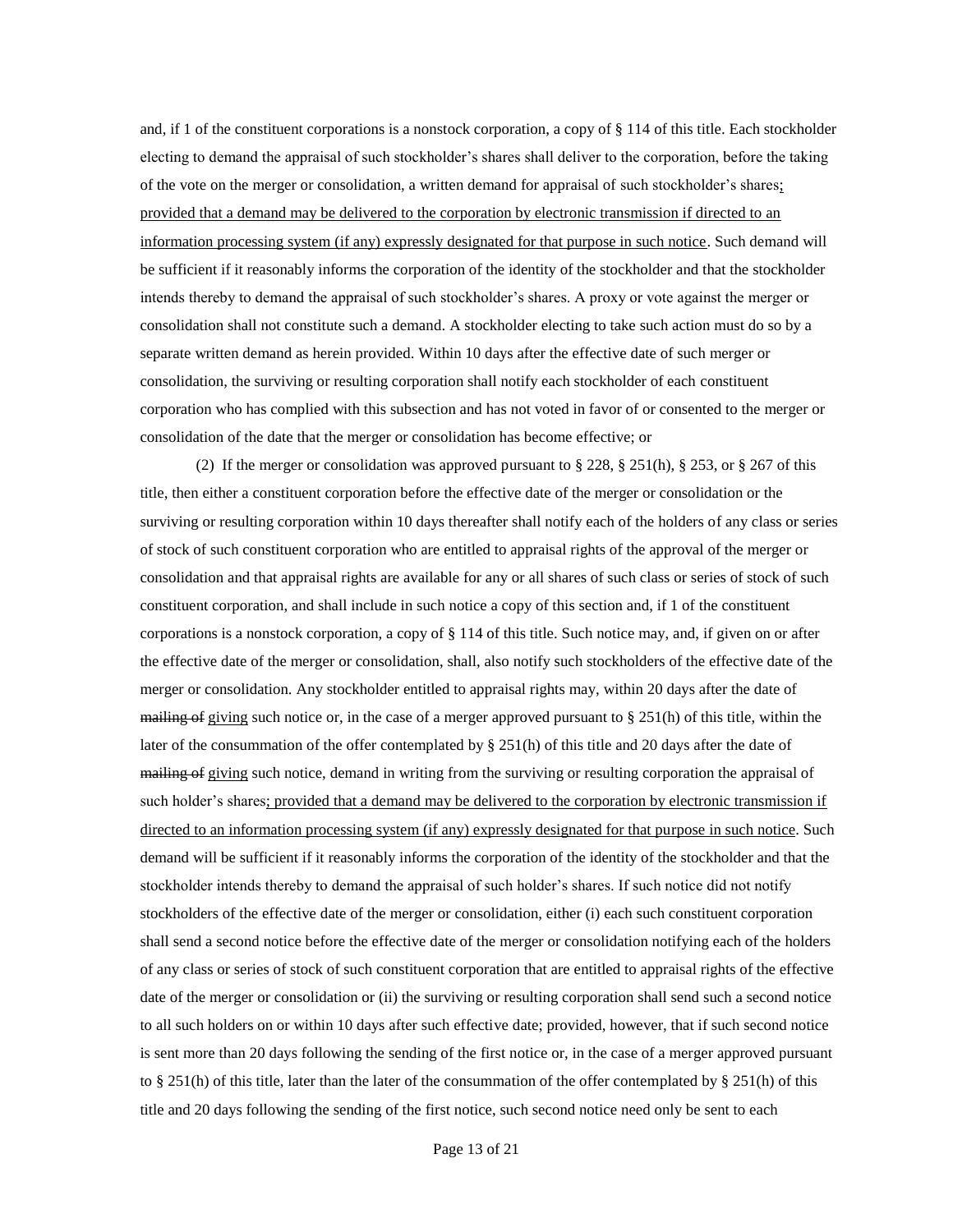stockholder who is entitled to appraisal rights and who has demanded appraisal of such holder's shares in accordance with this subsection. An affidavit of the secretary or assistant secretary or of the transfer agent of the corporation that is required to give either notice that such notice has been given shall, in the absence of fraud, be prima facie evidence of the facts stated therein. For purposes of determining the stockholders entitled to receive either notice, each constituent corporation may fix, in advance, a record date that shall be not more than 10 days prior to the date the notice is given, provided, that if the notice is given on or after the effective date of the merger or consolidation, the record date shall be such effective date. If no record date is fixed and the notice is given prior to the effective date, the record date shall be the close of business on the day next preceding the day on which the notice is given.

(e) Within 120 days after the effective date of the merger or consolidation, the surviving or resulting corporation or any stockholder who has complied with subsections (a) and (d) of this section hereof and who is otherwise entitled to appraisal rights, may commence an appraisal proceeding by filing a petition in the Court of Chancery demanding a determination of the value of the stock of all such stockholders. Notwithstanding the foregoing, at any time within 60 days after the effective date of the merger or consolidation, any stockholder who has not commenced an appraisal proceeding or joined that proceeding as a named party shall have the right to withdraw such stockholder's demand for appraisal and to accept the terms offered upon the merger or consolidation. Within 120 days after the effective date of the merger or consolidation, any stockholder who has complied with the requirements of subsections (a) and (d) of this section hereof, upon written request given in writing (or by electronic transmission directed to an information processing system (if any) expressly designated for that purpose in the notice of appraisal), shall be entitled to receive from the corporation surviving the merger or resulting from the consolidation a statement setting forth the aggregate number of shares not voted in favor of the merger or consolidation (or, in the case of a merger approved pursuant to  $\S 251(h)$  of this title, the aggregate number of shares (other than any excluded stock (as defined in § 251(h)(6)d. of this title)) that were the subject of, and were not tendered into, and accepted for purchase or exchange in, the offer referred to in § 251(h)(2)), and, in either case, with respect to which demands for appraisal have been received and the aggregate number of holders of such shares. Such written statement shall be mailed given to the stockholder within 10 days after such stockholder's written request for such a statement is received by the surviving or resulting corporation or within 10 days after expiration of the period for delivery of demands for appraisal under subsection (d) of this section hereof, whichever is later. Notwithstanding subsection (a) of this section, a person who is the beneficial owner of shares of such stock held either in a voting trust or by a nominee on behalf of such person may, in such person's own name, file a petition or request from the corporation the statement described in this subsection.

Section 16. Amend § 266, Title 8 of the Delaware Code by making deletions as shown by strike through and insertions as shown by underline as follows:

§ 266 Conversion of a domestic corporation to other entities.

(b) The board of directors of the corporation which desires to convert under this section shall adopt a resolution approving such conversion, specifying the type of entity into which the corporation shall be converted and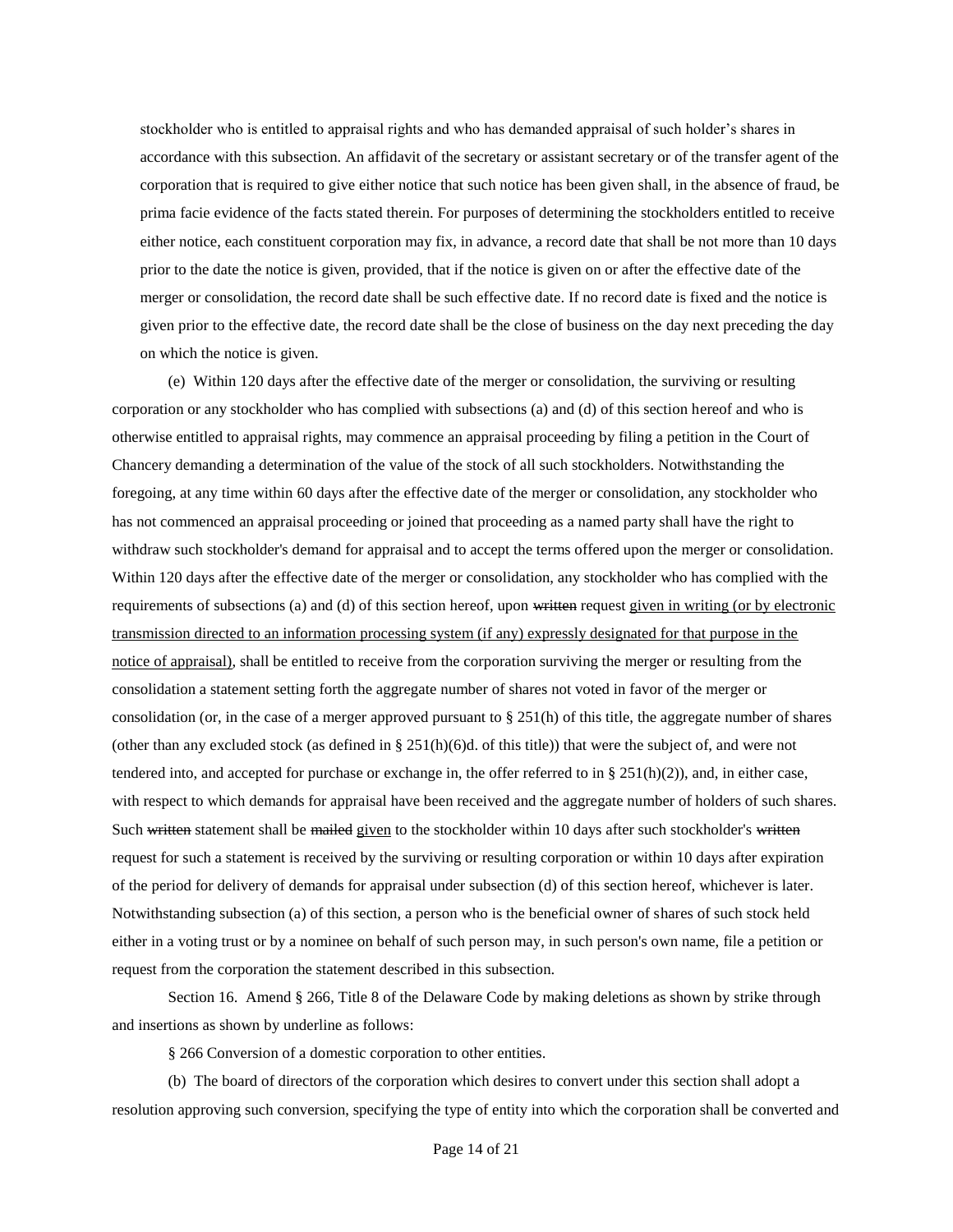recommending the approval of such conversion by the stockholders of the corporation. Such resolution shall be submitted to the stockholders of the corporation at an annual or special meeting. Due notice of the time, and purpose of the meeting shall be mailed given to each holder of stock, whether voting or nonvoting, of the corporation at the address of the stockholder as it appears on the records of the corporation, at least 20 days prior to the date of the meeting. At the meeting, the resolution shall be considered and a vote taken for its adoption or rejection. If all outstanding shares of stock of the corporation, whether voting or nonvoting, shall be voted for the adoption of the resolution, the conversion shall be authorized.

(1)-(4) [Repealed.]

Section 17. Amend § 275, Title 8 of the Delaware Code by making deletions as shown by strike through and insertions as shown by underline as follows:

§ 275 Dissolution generally; procedure.

(a) If it should be deemed advisable in the judgment of the board of directors of any corporation that it should be dissolved, the board, after the adoption of a resolution to that effect by a majority of the whole board at any meeting called for that purpose, shall cause notice of the adoption of the resolution and of a meeting of stockholders to take action upon the resolution to be mailed given to each stockholder entitled to vote thereon as of the record date for determining the stockholders entitled to notice of the meeting.

Section 18. Amend § 313, Title 8 of the Delaware Code by making deletions as shown by strike through and insertions as shown by underline as follows:

§ 313 Revival of certificate of incorporation or charter of exempt corporations.

(a) Every exempt corporation whose certificate of incorporation or charter has become forfeited, pursuant to § 136 (b) of this title for failure to obtain a registered agent, or inoperative and void, by operation of § 510 of this title for failure to file annual franchise tax reports required, and for failure to pay taxes or penalties from which it would have been exempt if the reports had been filed, shall be deemed to have filed all the reports and be relieved of all the taxes and penalties, upon satisfactory proof submitted to the Secretary of State of its right to be classified as an exempt corporation pursuant to  $\S 501(b)$  of this title, and upon filing with the Secretary of State a certificate of revival in manner and form as required by § 312 of this title.

Section 19. Amend § 390, Title 8 of the Delaware Code by making deletions as shown by strike through and insertions as shown by underline as follows:

§ 390 Transfer, domestication or continuance of domestic corporations.

(b) The board of directors of the corporation which desires to transfer to or domesticate or continue in a foreign jurisdiction shall adopt a resolution approving such transfer, domestication or continuance specifying the foreign jurisdiction to which the corporation shall be transferred or in which the corporation shall be domesticated or continued and, if applicable, that in connection with such transfer, domestication or continuance the corporation's existence as a corporation of this State is to continue and recommending the approval of such transfer or domestication or continuance by the stockholders of the corporation. Such resolution shall be submitted to the stockholders of the corporation at an annual or special meeting. Due notice of the time, place and purpose of the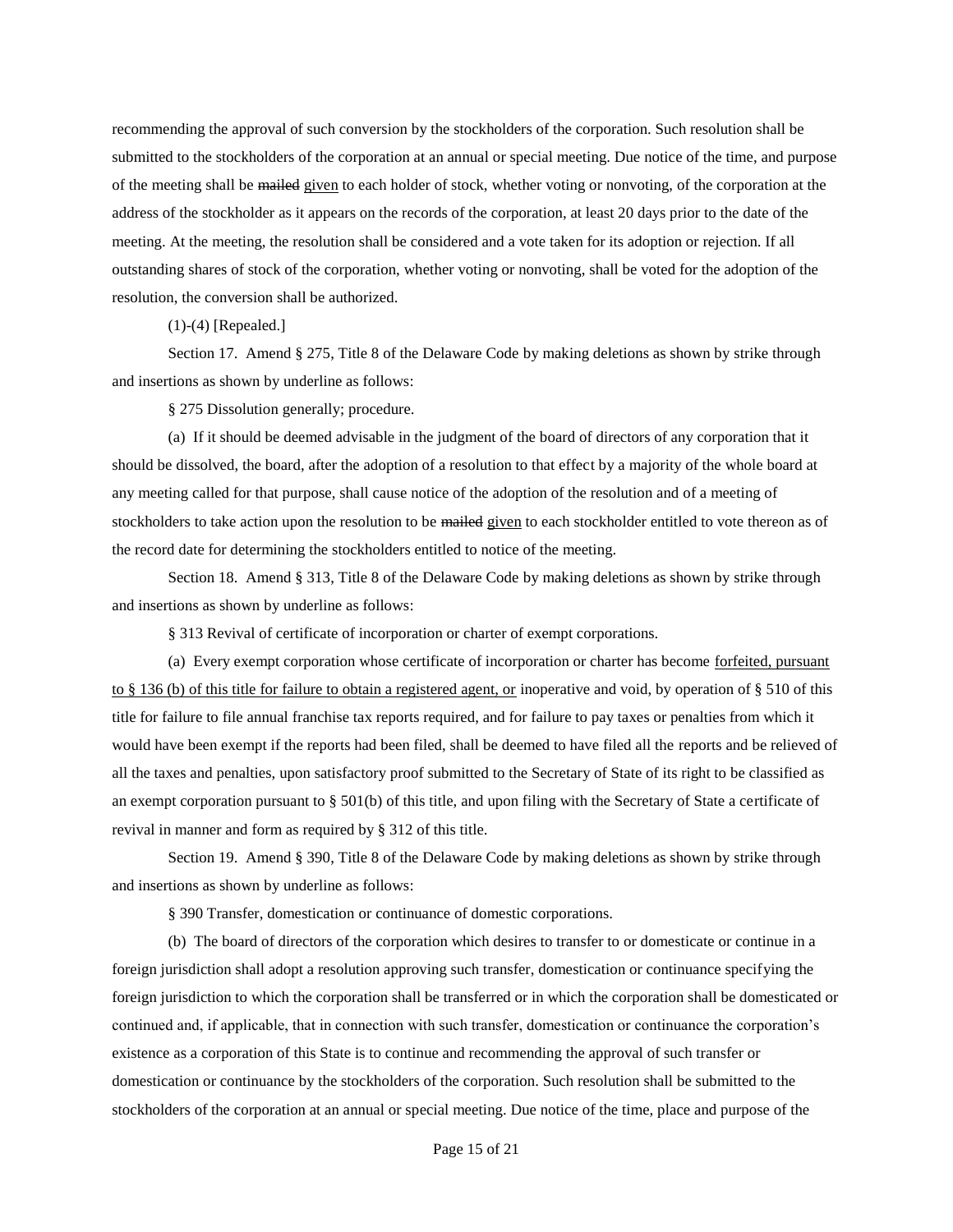meeting shall be mailed given to each holder of stock, whether voting or nonvoting, of the corporation at the address of the stockholder as it appears on the records of the corporation, at least 20 days prior to the date of the meeting. At the meeting, the resolution shall be considered and a vote taken for its adoption or rejection. If all outstanding shares of stock of the corporation, whether voting or nonvoting, shall be voted for the adoption of the resolution, the corporation shall file with the Secretary of State a certificate of transfer if its existence as a corporation of this State is to cease or a certificate of transfer and domestic continuance if its existence as a corporation of this State is to continue, executed in accordance with § 103 of this title, which certifies:

(1) The name of the corporation, and if it has been changed, the name under which it was originally incorporated.

(2) The date of filing of its original certificate of incorporation with the Secretary of State.

(3) The foreign jurisdiction to which the corporation shall be transferred or in which it shall be domesticated or continued and the name of the resulting entity.

(4) That the transfer, domestication or continuance of the corporation has been approved in accordance with the provisions of this section.

(5) In the case of a certificate of transfer, (i) that the existence of the corporation as a corporation of this State shall cease when the certificate of transfer becomes effective, and (ii) the agreement of the corporation that it may be served with process in this State in any proceeding for enforcement of any obligation of the corporation arising while it was a corporation of this State which shall also irrevocably appoint the Secretary of State as its agent to accept service of process in any such proceeding and specify the address (which may not be that of the corporation's registered agent without the written consent of the corporation's registered agent, such consent to be filed along with the certificate of transfer) to which a copy of such process shall be mailed by the Secretary of State. Process may be served upon the Secretary of State under this subsection by means of electronic transmission but only as prescribed by the Secretary of State. The Secretary of State is authorized to issue such rules and regulations with respect to such service as the Secretary of State deems necessary or appropriate. In the event of service upon the Secretary of State in accordance with this subsection, the Secretary of State shall forthwith notify such corporation that has transferred out of the State of Delaware by letter, directed to such corporation that has transferred out of the State of Delaware at the address so specified, unless such corporation shall have designated in writing to the Secretary of State a different address for such purpose, in which case it shall be mailed to the last address designated. Such letter shall be sent by a mail or courier service that includes a record of mailing or deposit with the courier and a record of delivery evidenced by the signature of the recipient. Such letter shall enclose a copy of the process and any other papers served on the Secretary of State pursuant to this subsection. It shall be the duty of the plaintiff in the event of such service to serve process and any other papers in duplicate, to notify the Secretary of State that service is being effected pursuant to this subsection and to pay the Secretary of State the sum of \$50 for the use of the State, which sum shall be taxed as part of the costs in the proceeding, if the plaintiff shall prevail therein. The Secretary of State shall maintain an alphabetical record of any such service setting forth the name of the plaintiff and the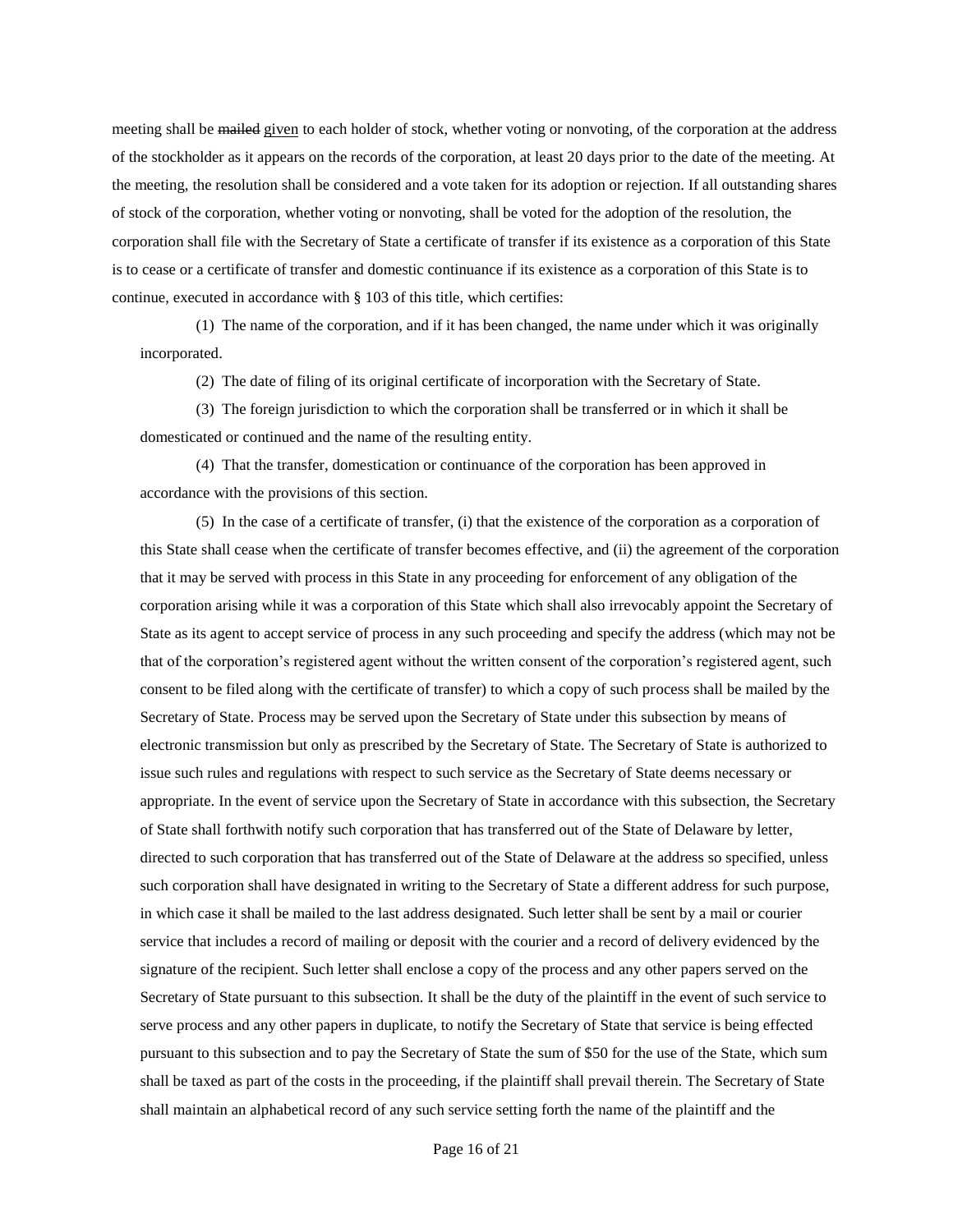defendant, the title, docket number and nature of the proceeding in which process has been served, the fact that service has been effected pursuant to this subsection, the return date thereof, and the day and hour service was made. The Secretary of State shall not be required to retain such information longer than 5 years from receipt of the service of process.

(6) In the case of a certificate of transfer and domestic continuance, that the corporation will continue to exist as a corporation of this State after the certificate of transfer and domestic continuance becomes effective.

Section 20. Amend § 391, Title 8 of the Delaware Code by making deletions as shown by strike through and insertions as shown by underline as follows:

§ 391 Amounts payable to Secretary of State upon filing certificate or other paper.

(a) The following fees and penalties shall be collected by and paid to the Secretary of State, for the use of the State:

(1) Upon the receipt for filing of an original certificate of incorporation, the fee shall be computed on the basis of \$0.02 for each share of authorized capital stock having par value up to and including 20,000 shares, \$0.01 for each share in excess of 20,000 shares up to and including 200,000 shares, and 2/5 of a \$0.01 for each share in excess of 200,000 shares; \$0.01 for each share of authorized capital stock without par value up to and including 20,000 shares, 1/2 of \$0.01 for each share in excess of 20,000 shares up to and including 2,000,000 shares, and 2/5 of \$0.01 for each share in excess of 2,000,000 shares. In no case shall the amount paid be less than \$15. For the purpose of computing the fee on par value stock each \$100 unit of the authorized capital stock shall be counted as 1 assessable share.

(2) Upon the receipt for filing of a certificate of amendment of certificate of incorporation, or a certificate of amendment of certificate of incorporation before payment of capital, or a restated certificate of incorporation, increasing the authorized capital stock of a corporation, the fee shall be an amount equal to the difference between the fee computed at the foregoing rates upon the total authorized capital stock of the corporation including the proposed increase, and the fee computed at the foregoing rates upon the total authorized capital stock excluding the proposed increase. In no case shall the amount paid be less than \$30.

(3) Upon the receipt for filing of a certificate of amendment of certificate of incorporation before payment of capital and not involving an increase of authorized capital stock, or an amendment to the certificate of incorporation not involving an increase of authorized capital stock, or a restated certificate of incorporation not involving an increase of authorized capital stock, or a certificate of retirement of stock, the fee to be paid shall be \$30. For all other certificates relating to corporations, not otherwise provided for, the fee to be paid shall be \$5.00. In the case of exempt corporations no fee shall be paid under this paragraph.

(4) Upon the receipt for filing of a certificate of merger or consolidation of 2 or more corporations, the fee shall be an amount equal to the difference between the fee computed at the foregoing rates upon the total authorized capital stock of the corporation created by the merger or consolidation, and the fee so computed upon the aggregate amount of the total authorized capital stock of the constituent corporations. In no case shall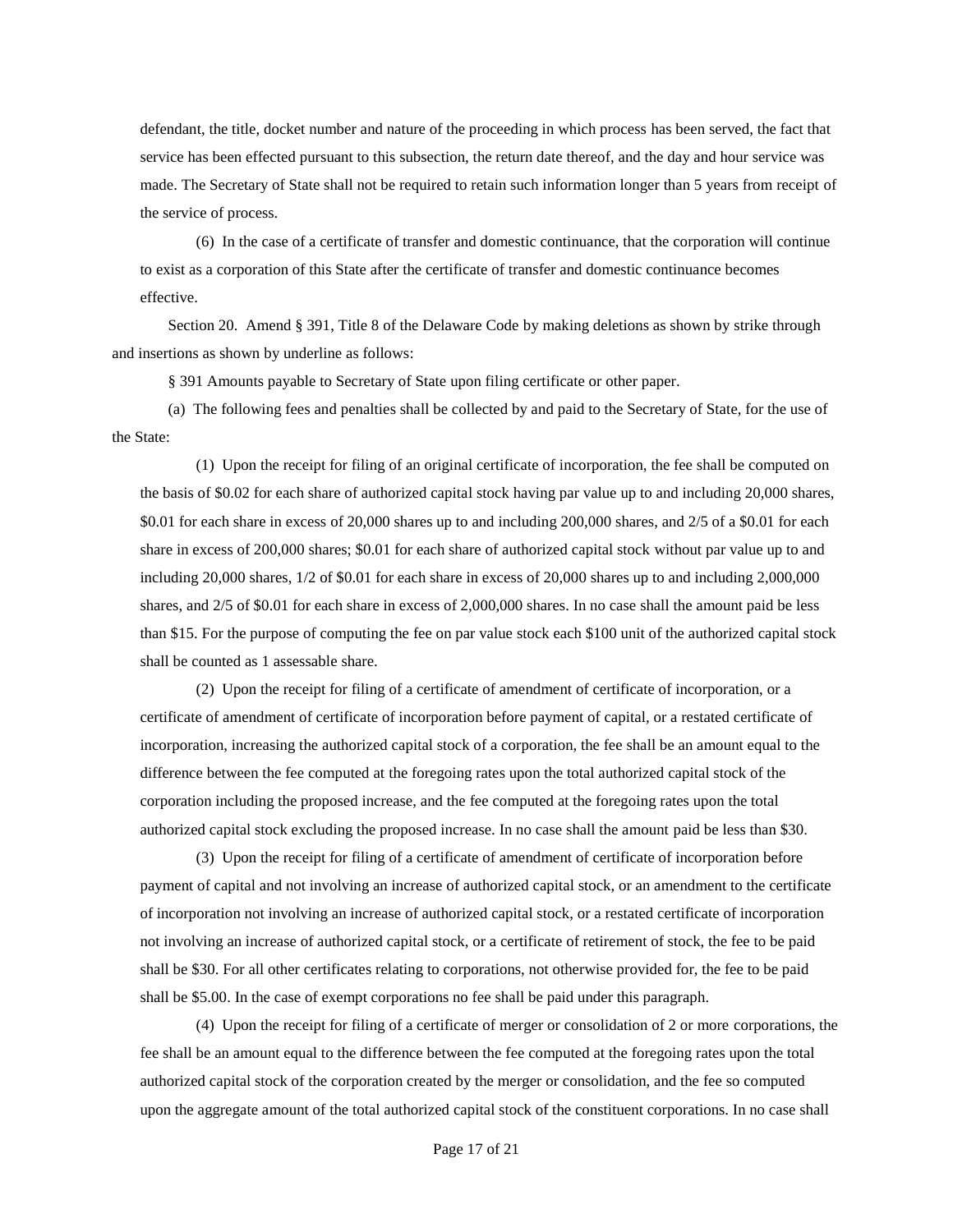the amount paid be less than \$75. The foregoing fee shall be in addition to any tax or fee required under any other law of this State to be paid by any constituent entity that is not a corporation in connection with the filing of the certificate of merger or consolidation.

(5) Upon the receipt for filing of a certificate of dissolution, there shall be paid to and collected by the Secretary of State a fee of:

a. Forty dollars; or

b. Ten dollars in the case of a certificate of dissolution which certifies that:

1. The corporation has no assets and has ceased transacting business; and

2. The corporation, for each year since its incorporation in this State, has been required to pay only the minimum franchise tax then prescribed by § 503 of this title; and

3. The corporation has paid all franchise taxes and fees due to or assessable by this State through the end of the year in which said certificate of dissolution is filed.

(6) Upon the receipt for filing of a certificate of reinstatement of a foreign corporation or a certificate of surrender and withdrawal from the State by a foreign corporation, there shall be collected by and paid to the Secretary of State a fee of \$10.

(7) For receiving and filing and/or indexing any certificate, affidavit, agreement or any other paper provided for by this chapter, for which no different fee is specifically prescribed, a fee of \$115 in each case shall be paid to the Secretary of State. The fee in the case of a certificate of incorporation filed as required by § 102 of this title shall be \$25. For entering information from each instrument into the Delaware Corporation Information System in accordance with  $\S 103(c)(8)$  of this title, the fee shall be \$5.00.

a. A certificate of dissolution which meets the criteria stated in paragraph (a)(5)b. of this section shall not be subject to such fee; and

b. A certificate of incorporation filed in accordance with § 102 of this title shall be subject to a fee of \$25.

(8) For receiving and filing and/or indexing the annual report of a foreign corporation doing business in this State, a fee of \$125 shall be paid. In the event of neglect, refusal or failure on the part of any foreign corporation to file the annual report with the Secretary of State on or before June 30 each year, the corporation shall pay a penalty of \$125.

(9) For recording and indexing articles of association and other papers required by this chapter to be recorded by the Secretary of State, a fee computed on the basis of \$0.01 a line shall be paid.

(10) For certifying copies of any paper on file provided by this chapter, a fee of \$50 shall be paid for each copy certified. In addition, a fee of \$2.00 per page shall be paid in each instance where the Secretary of State provides the copies of the document to be certified.

(11) For issuing any certificate of the Secretary of State other than a certification of a copy under paragraph (a)(10) of this section, or a certificate that recites all of a corporation's filings with the Secretary of State, a fee of \$50 shall be paid for each certificate. For issuing any certificate of the Secretary of State that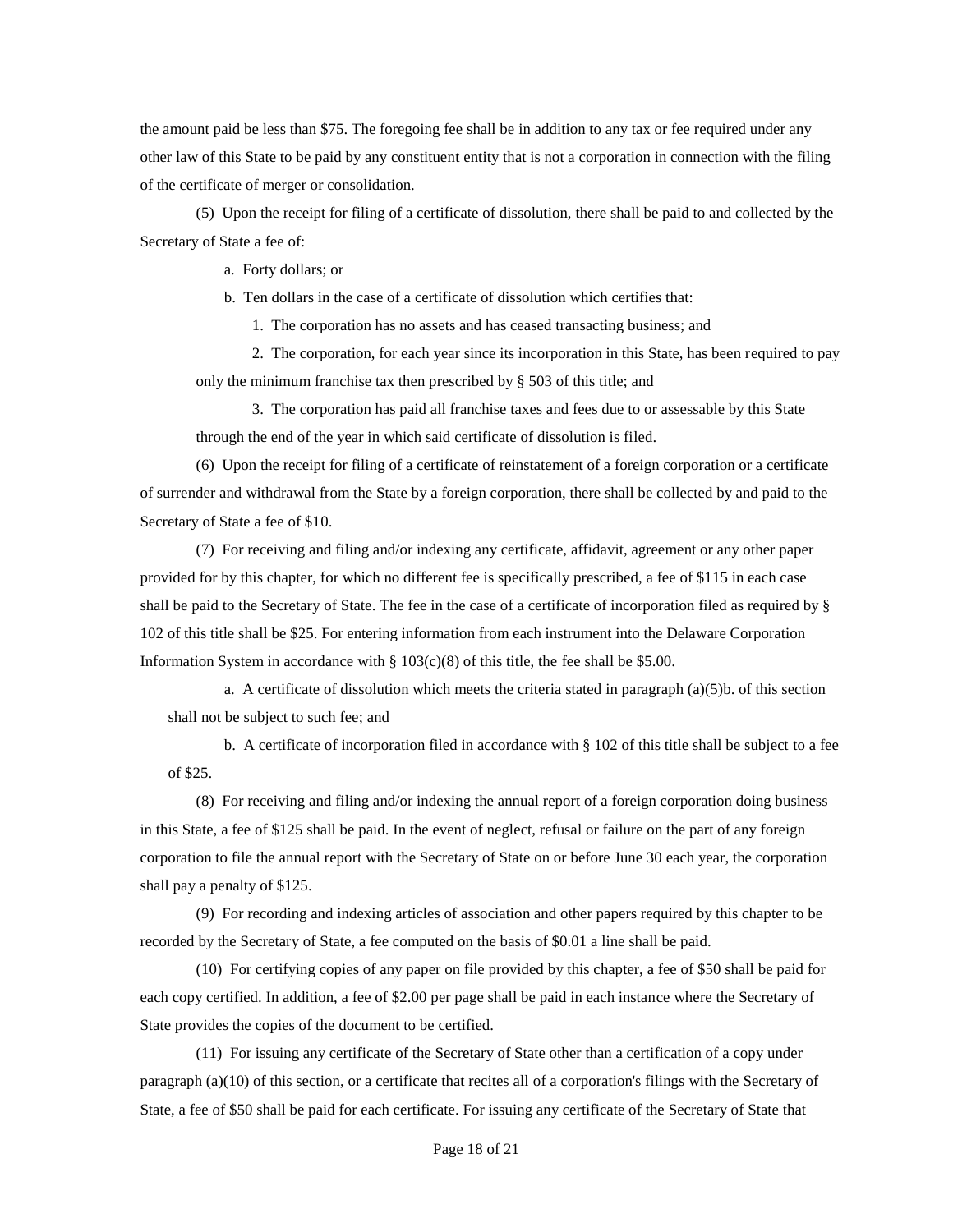recites all of a corporation's filings with the Secretary of State, a fee of \$175 shall be paid for each certificate. For issuing any certificate via the Division's online services, a fee of up to \$175 shall be paid for each certificate.

(12) For filing in the office of the Secretary of State any certificate of change of location or change of registered agent, as provided in § 133 of this title, there shall be collected by and paid to the Secretary of State a fee of \$50, provided that no fee shall be charged pursuant to  $\S 103(c)(6)$  and (c)(7) of this title.

(13) For filing in the office of the Secretary of State any certificate of change of address or change of name of registered agent, as provided in § 134 of this title, there shall be collected by and paid to the Secretary of State a fee of \$50, plus the same fees for receiving, filing, indexing, copying and certifying the same as are charged in the case of filing a certificate of incorporation.

(14) For filing in the office of the Secretary of State any certificate of resignation of a registered agent and appointment of a successor, as provided in § 135 of this title, there shall be collected by and paid to the Secretary of State a fee of \$50.

(15) For filing in the office of the Secretary of State, any certificate of resignation of a registered agent without appointment of a successor, as provided in §§ 136 and 377 of this title, there shall be collected by and paid to the Secretary of State a fee of \$2.00 for each corporation whose registered agent has resigned by such certificate.

(16) For preparing and providing a written report of a record search, a fee of up to \$50 100 shall be paid.

(17) For preclearance of any document for filing, a fee of \$250 shall be paid.

(18) For receiving and filing and/or indexing an annual franchise tax report of a corporation provided for by § 502 of this title, a fee of \$25 shall be paid by exempt corporations and a fee of \$50 shall be paid by all other corporations.

(19) For receiving and filing and/or indexing by the Secretary of State of a certificate of domestication and certificate of incorporation prescribed in § 388(d) of this title, a fee of \$165, plus the fee payable upon the receipt for filing of an original certificate of incorporation, shall be paid.

(20) For receiving, reviewing and filing and/or indexing by the Secretary of State of the documents prescribed in § 389(c) of this title, a fee of \$10,000 shall be paid.

(21) For receiving, reviewing and filing and/or indexing by the Secretary of State of the documents prescribed in § 389(d) of this title, an annual fee of \$2,500 shall be paid.

(22) Except as provided in this section, the fees of the Secretary of State shall be as provided for in § 2315 of Title 29.

(23) In the case of exempt corporations, the total fees payable to the Secretary of State upon the filing of a Certificate of Change of Registered Agent and/or Registered Office or a Certificate of Revival shall be \$5.00 and such filings shall be exempt from any fees or assessments pursuant to the requirements of  $\S 103(c)(6)$ and (c)(7) of this title.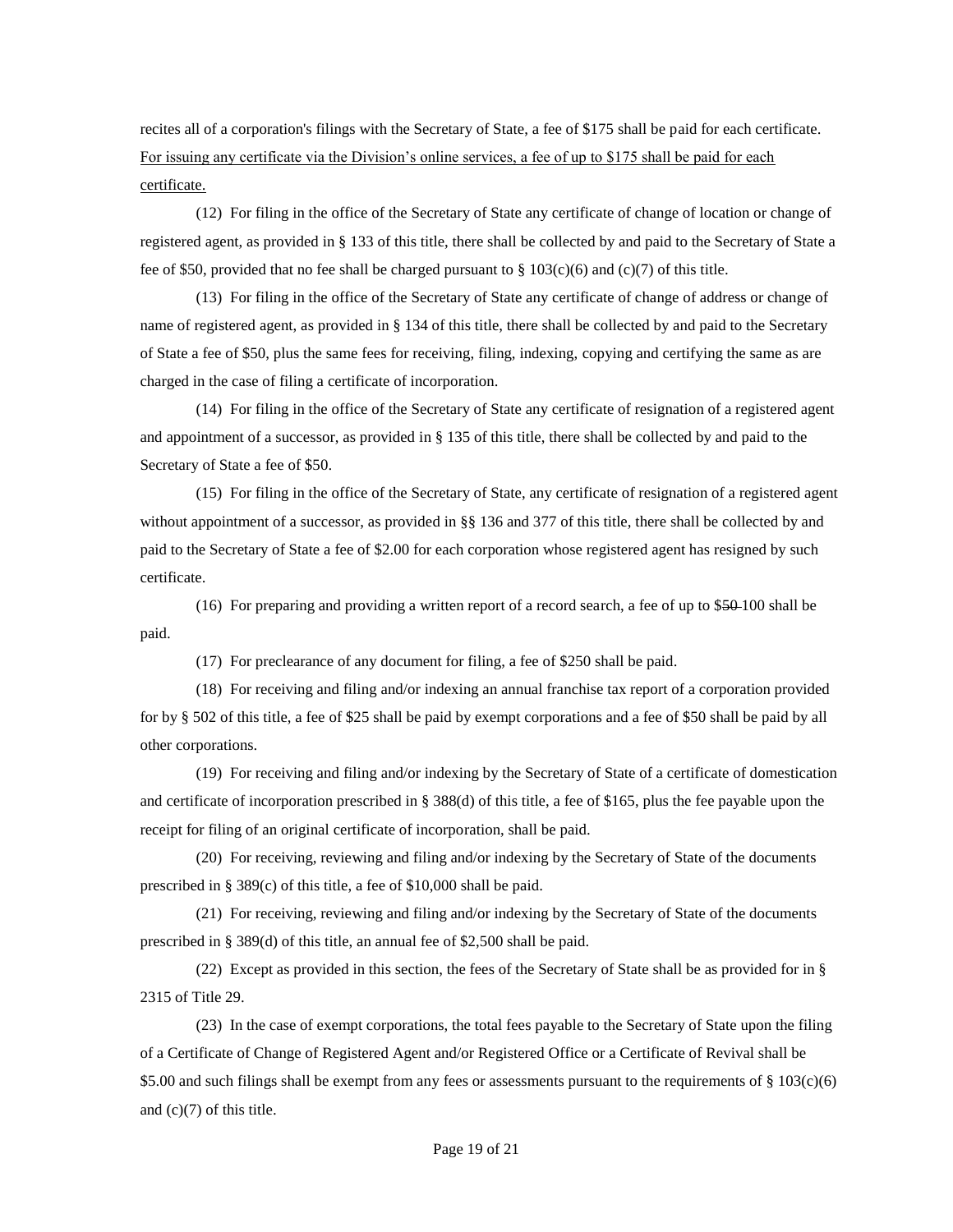(24) For accepting a corporate name reservation application, an application for renewal of a corporate name reservation, or a notice of transfer or cancellation of a corporate name reservation, there shall be collected by and paid to the Secretary of State a fee of up to \$75.

(25) For receiving and filing and/or indexing by the Secretary of State of a certificate of transfer or a certificate of continuance prescribed in § 390 of this title, a fee of \$1,000 shall be paid.

(26) For receiving and filing and/or indexing by the Secretary of State of a certificate of conversion and certificate of incorporation prescribed in § 265 of this title, a fee of \$115, plus the fee payable upon the receipt for filing of an original certificate of incorporation, shall be paid.

(27) For receiving and filing and/or indexing by the Secretary of State of a certificate of conversion prescribed in § 266 of this title, a fee of \$165 shall be paid.

(28) For receiving and filing and/or indexing by the Secretary of State of a certificate of validation prescribed in § 204 of this title, a fee of \$2,500 shall be paid; provided, that if the certificate of validation has the effect of increasing the authorized capital stock of a corporation, an additional fee, calculated in accordance with paragraph (a)(2) of this section, shall also be paid.

Section 21. Amend § 503, Title 8 of the Delaware Code by making deletions as shown by strike through and insertions as shown by underline as follows:

§ 503 Rates and computation of franchise tax.

(h) All corporations as defined in this section which are regulated investment companies as defined by § 851 of the federal Internal Revenue Code [26 U.S.C. § 851], shall pay to the Secretary of State as an annual franchise tax, a tax computed either under paragraph (a)(1) or (a)(2) of this section, or a tax at the rate of \$350 400 per annum for each \$1,000,000, or fraction thereof in excess of \$1,000,000, of the average gross assets thereof during the taxable year, whichever be the least, provided that in no case shall the tax on any corporation for a full taxable year under this subsection be more than \$90,000 100,000. The average assets for the purposes of this section shall be taken to be the mean of the gross assets on January 1 and December 31 of the taxable year. Any corporation electing to pay a tax under this subsection shall show on its annual franchise tax report that the corporation is a regulated investment company as above defined, and the amount of its assets on January 1 and December 31 of the taxable year, and the mean thereof. The Secretary of State may investigate the facts set forth in the report and if it should be found that the corporation so electing to pay under this subsection shall not be a regulated investment company, as above defined, shall assess upon the corporation a tax under paragraphs  $(a)(1)$  and  $(a)(2)$  of this section, whichever be the lesser.

Section 22. Sections 1 through 14 and Sections 16 through 20 of this Act shall be effective on August 1, 2019.

Section 23. Section 15 of this Act shall be effective only with respect to a merger or consolidation consummated pursuant to an agreement entered into on or after August 1, 2019.

Section 24. Section 21 of this Act shall be effective for the tax year beginning on January 1, 2019.